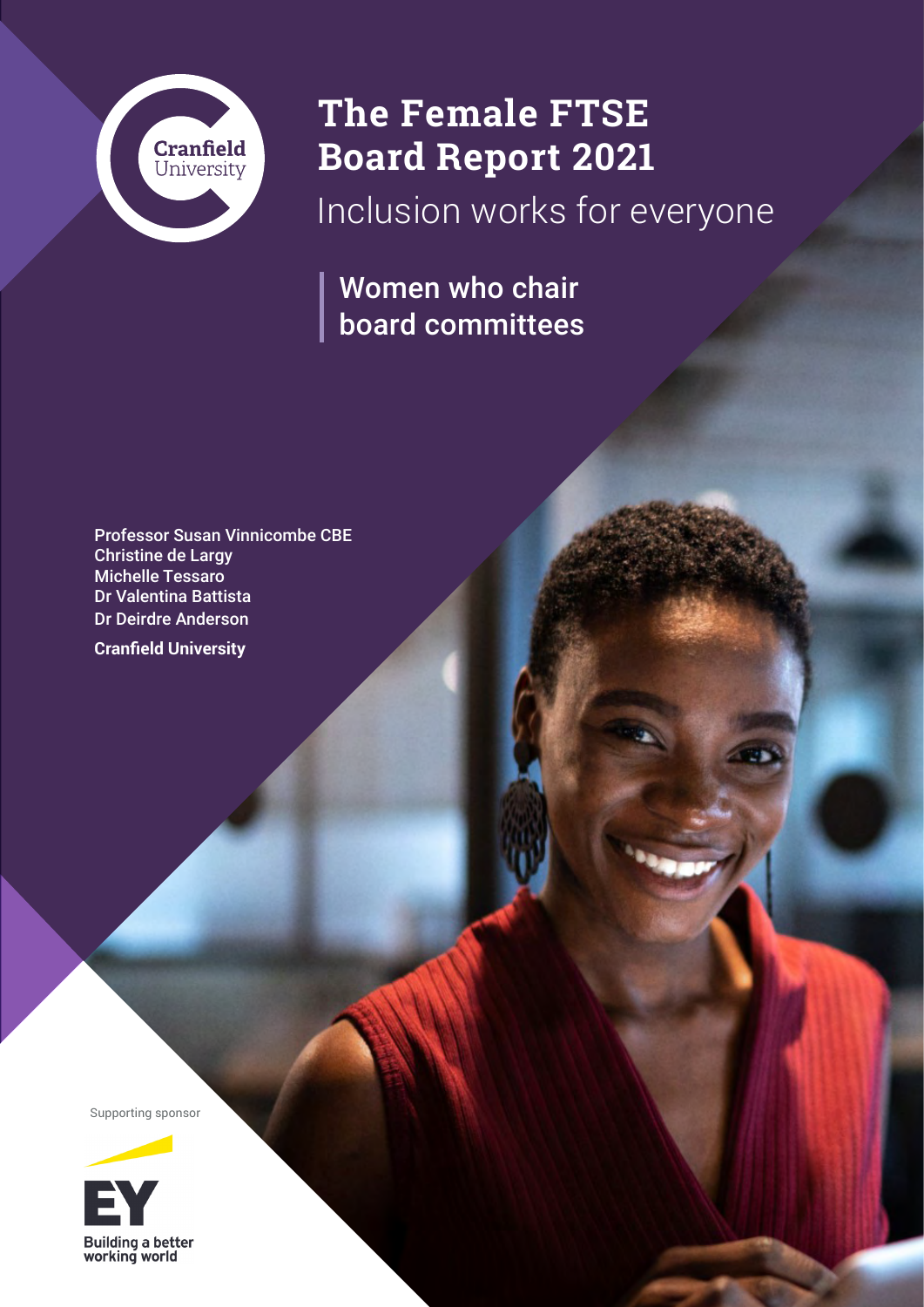## **WOMEN WHO CHAIR BOARD COMMITTEES IN THE FTSE100<sup>1</sup>**

| <b>Organisation</b>                 | <b>Role Name</b>                                       | <b>Individual Name</b>          |
|-------------------------------------|--------------------------------------------------------|---------------------------------|
| 3i Group Plc                        | Audit and Compliance Committee                         | Caroline Janet Banszky          |
|                                     | <b>Remuneration Committee</b>                          | Coline Lucille McConville       |
| <b>Admiral Group Plc</b>            | Nomination and Governance Committee                    | <b>Annette Elizabeth Court</b>  |
|                                     | <b>Audit Committee</b>                                 | Karen Ann Green                 |
|                                     | Group Risk Committee                                   | Jean Craig Park                 |
| Anglo American Plc                  | <b>Remuneration Committee</b>                          | Anne L Stevens                  |
| Antofagasta Plc                     | Sustainability and Stakeholder<br>Management Committee | Vivianne Amelia Blanlot Soza    |
|                                     | Remuneration and Talent Management<br>Committee        | <b>Francisca Castro Fones</b>   |
| <b>Ashtead Group Plc</b>            | <b>Remuneration Committee</b>                          | Lucinda Jane Riches             |
| <b>Associated British Foods Plc</b> | <b>Remuneration Committee</b>                          | Linda Ruth Cairnie              |
| AstraZeneca Plc                     | <b>Science Committee</b>                               | Professor Sabera Nazneen Rahman |
| Auto Trader Group Plc               | <b>Remuneration Committee</b>                          | Jill Easterbrook                |
|                                     | Corporate Responsibility Committee                     | Jenifer (Jeni) Mary Mundy       |
| <b>Avast Plc</b>                    | Security and Privacy Committee                         | Maggie Chan Jones               |
|                                     | <b>Remuneration Committee</b>                          | Tamara Lee Minick-Scokalo       |
|                                     | Audit and Risk Committee                               | Belinda Jane Richards           |
| <b>AVEVA Group Plc</b>              | <b>Remuneration Committee</b>                          | Jennifer Margaret Allerton      |
| Aviva Plc                           | <b>Remuneration Committee</b>                          | Patricia Anne Cross             |
|                                     | <b>Risk Committee</b>                                  | Belen Romana Garcia             |
| B&M European Value Retail SA        | <b>Remuneration Committee</b>                          | <b>Tiffany Anne Hall</b>        |
| <b>BAE Systems Plc</b>              | Corporate Responsibility Committee                     | Doctor Jane Veronica Griffiths  |
| <b>Barratt Developments Plc</b>     | <b>Remuneration Committee</b>                          | Katie Bickerstaffe              |
| <b>BHP Group Plc</b>                | <b>Remuneration Committee</b>                          | Christine Elizabeth O'Reilly    |
| <b>BP Plc</b>                       | Safety and Sustainability Committee                    | Melody Boone Meyer              |
|                                     | <b>Remuneration Committee</b>                          | Paula Rosput Reynolds           |

1 The names of women who chair board committees of FTSE 100 and FTSE 250 companies were downloaded from Boardex on 20 July 2021.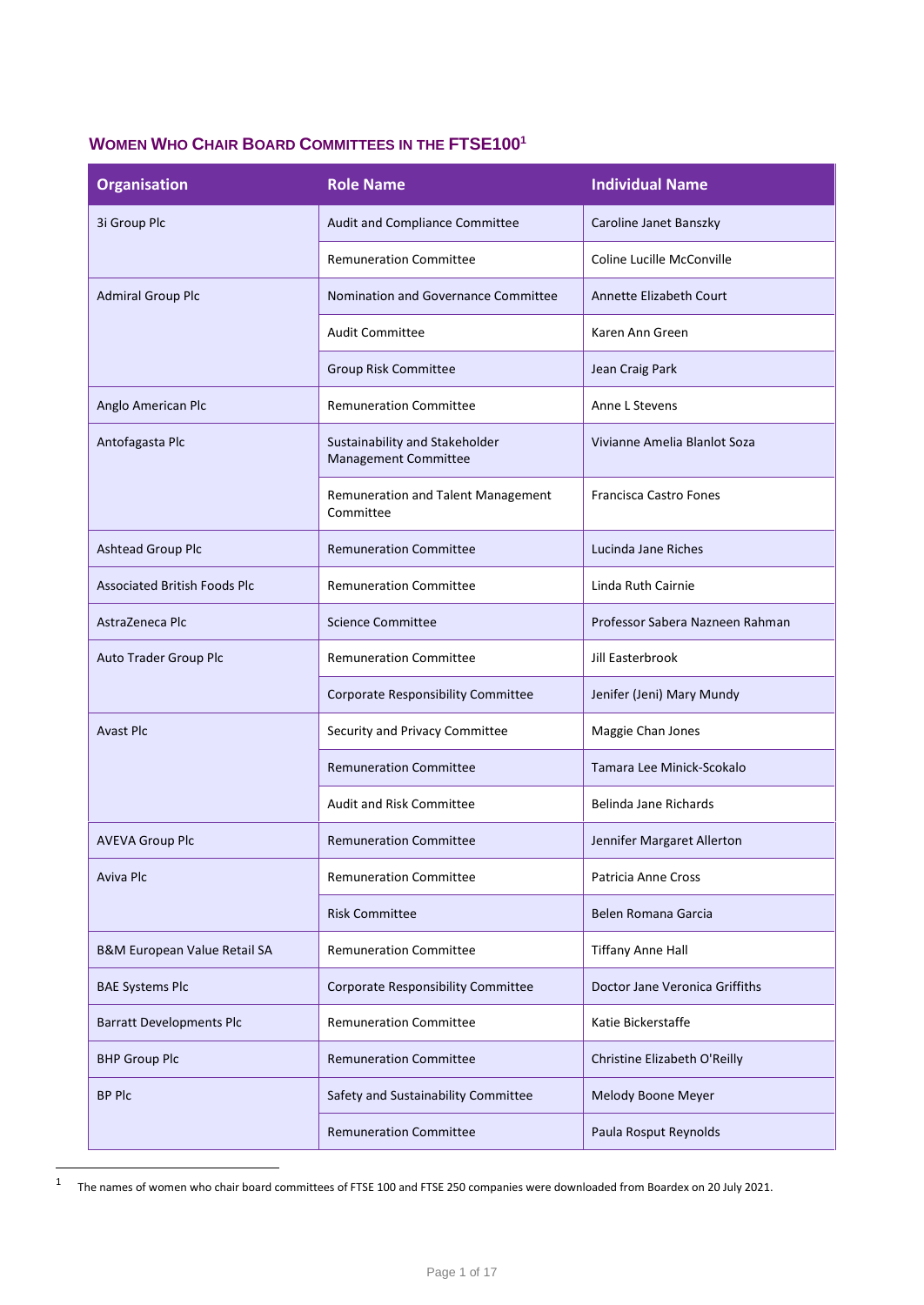| <b>British American Tobacco Plc</b> | <b>Audit Committee</b>                                                   | Holly Keller Koeppel                      |
|-------------------------------------|--------------------------------------------------------------------------|-------------------------------------------|
| <b>British Land Co Plc</b>          | <b>Remuneration Committee</b>                                            | Laura Katharine Wade-Gery                 |
|                                     | <b>Audit Committee</b>                                                   | Loraine Woodhouse                         |
| <b>BT Group Plc</b>                 | Digital Impact and Sustainability<br>Committee                           | Leena Kumar Nair                          |
| <b>Bunzl Plc</b>                    | <b>Remuneration Committee</b>                                            | Vanda Murray                              |
| <b>Burberry Group Plc</b>           | <b>Remuneration Committee</b>                                            | Orna Gabrielle Ni-Chionna                 |
| Coca-Cola HBC AG                    | <b>Remuneration Committee</b>                                            | Charlotte Jane Boyle                      |
| <b>Compass Group Plc</b>            | <b>Remuneration Committee</b>                                            | Carol Ann Arrowsmith                      |
| Croda International Plc             | <b>Nomination Committee</b>                                              | Anita Margaret Frew                       |
|                                     | <b>Remuneration Committee</b>                                            | Helena Louise Ganczakowski                |
| <b>DCC Plc</b>                      | <b>Audit Committee</b>                                                   | Jane Ann Lodge                            |
| Diageo Plc                          | <b>Remuneration Committee</b>                                            | Susan Saltzbart Kilsby                    |
| <b>DS Smith Plc</b>                 | <b>Remuneration Committee</b>                                            | Celia Frances Baxter                      |
| <b>Entain Plc</b>                   | <b>Environmental Social and Corporate</b><br><b>Governance Committee</b> | Virginia M McDowell                       |
| <b>Evraz Plc</b>                    | <b>Audit Committee</b>                                                   | Deborah Jane Gudgeon                      |
|                                     | Health Safety and Environment Committee                                  | Sandra (Sandy) Mary Stash                 |
| <b>Experian Plc</b>                 | <b>Audit Committee</b>                                                   | Deirdre Ann Mahlan                        |
| Ferguson Plc                        | <b>Remuneration Committee</b>                                            | <b>Jacky Simmonds</b>                     |
| <b>Flutter Entertainment Plc</b>    | <b>Risk Committee</b>                                                    | Zillah Ellen Byng-Thorne                  |
|                                     | Workforce Engagement Committee                                           | Mary Louise Turner                        |
| GlaxoSmithKline Plc                 | Corporate Responsibility Committee                                       | Lynn Laverty Elsenhans                    |
| Glencore Plc                        | <b>Nomination Committee</b>                                              | <b>Patrice E Merrin</b>                   |
| Halma Plc                           | <b>Audit Committee</b>                                                   | Carole Jean Cran                          |
|                                     | <b>Remuneration Committee</b>                                            | Jo Nell Harlow                            |
| Hargreaves Lansdown Plc             | Remuneration Committee Chairwoman<br>Elect                               | Sheikh (Moni) Mansurah Tal-At<br>Mannings |
|                                     | <b>Nomination Committee</b>                                              | Deanna Watson Oppenheimer                 |
| Hikma Pharmaceuticals Plc           | <b>Remuneration Committee</b>                                            | Doctor Pamela (Pam) Josephine Kirby       |
| <b>HSBC Holdings Plc</b>            | <b>Group Remuneration Committee</b>                                      | Pauline F van der Meer Mohr               |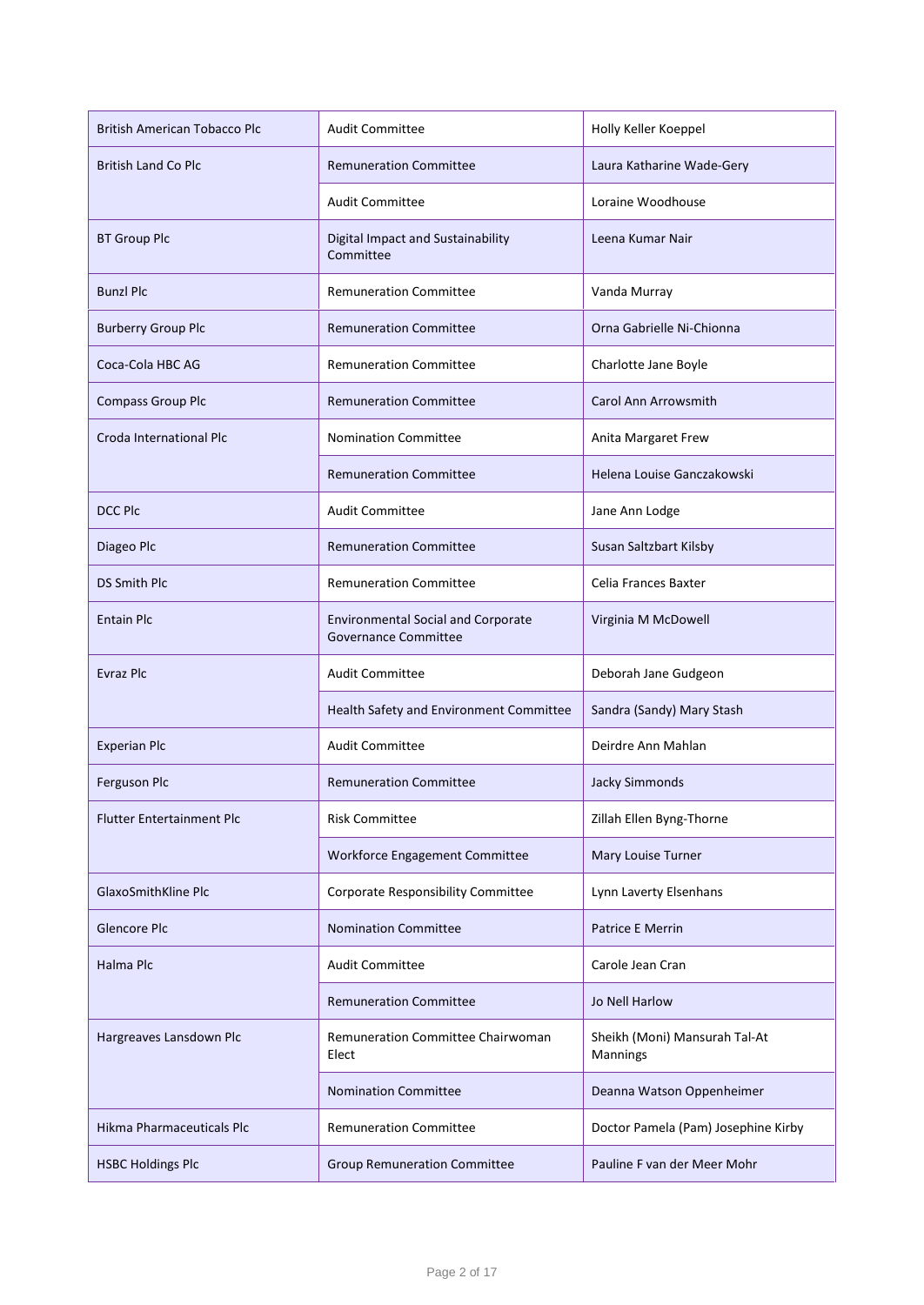| <b>Imperial Brands Plc</b>                                     | <b>Remuneration Committee</b>                                        | Susan (Sue) Michelle Clark        |
|----------------------------------------------------------------|----------------------------------------------------------------------|-----------------------------------|
|                                                                | Nomination and Succession Committee                                  | Therese Marie Esperdy             |
| Informa Plc                                                    | <b>Audit Committee</b>                                               | Gillian (Gill) Rosemary Whitehead |
| Intercontinental Hotels Group Plc                              | <b>Remuneration Committee</b>                                        | Jo Nell Harlow                    |
|                                                                | Responsible Business Committee                                       | Gillian (Jill) Clare McDonald     |
| Intermediate Capital Group Plc                                 | <b>Remuneration Committee</b>                                        | Virginia Anne Holmes              |
|                                                                | <b>Risk Committee</b>                                                | Kathryn Elizabeth Purves          |
| <b>International Consolidated Airlines</b><br>Group S.A. (IAG) | Audit and Compliance Committee                                       | <b>Margaret Ewing</b>             |
|                                                                | Safety, Environment and Corporate<br><b>Responsibility Committee</b> | Lucy Nicola Shaw                  |
| Intertek Group Plc                                             | <b>Remuneration Committee</b>                                        | Doctor Gillian (Gill) Ann Rider   |
| <b>ITV Plc</b>                                                 | <b>Audit and Risk Committee</b>                                      | <b>Margaret Ewing</b>             |
|                                                                | <b>Remuneration Committee</b>                                        | Mary Elaine Harris                |
| Johnson Matthey Plc                                            | Social Value Committee                                               | Doctor Jane Veronica Griffiths    |
| Just Eat Takeaway.com NV                                       | Nomination and Remuneration Committee                                | Gwyneth (Gwyn) Victoria Burr      |
| Kingfisher Plc                                                 | <b>Remuneration Committee</b>                                        | Claudia Isobel Arney              |
|                                                                | Responsible Business Committee                                       | Sophie Anne Gasperment            |
| Land Securities Group Plc                                      | <b>Nomination Committee</b>                                          | Cressida Mary Hogg                |
| Legal & General Group Plc                                      | <b>Remuneration Committee</b>                                        | Lesley Mary Knox                  |
| Lloyds Banking Group Plc                                       | <b>Audit Committee</b>                                               | Sarah Catherine Legg              |
|                                                                | Responsible Business Committee                                       | Amanda Felicity Mackenzie         |
|                                                                | <b>Board Risk Committee</b>                                          | <b>Catherine Marie Woods</b>      |
| London Stock Exchange Group Plc                                | <b>Risk Committee</b>                                                | Professor Kathleen Traynor DeRose |
| M&G Plc                                                        | <b>Remuneration Committee</b>                                        | Clare Moira Chapman               |
|                                                                | Nomination Committee Interim                                         | Fiona Jane Clutterbuck            |
|                                                                | <b>Audit Committee</b>                                               | Clare Eleanor Thompson            |
| <b>Melrose Industries</b>                                      | <b>Audit Committee</b>                                               | Elizabeth (Liz) Anne Hewitt       |
| Mondi Plc                                                      | <b>Remuneration Committee</b>                                        | Tanya Dianne Fratto               |
|                                                                | Sustainable Development Committee                                    | Dominique Jacqueline Reiniche     |
| <b>National Grid Plc</b>                                       | <b>Finance Committee</b>                                             | Therese Marie Esperdy             |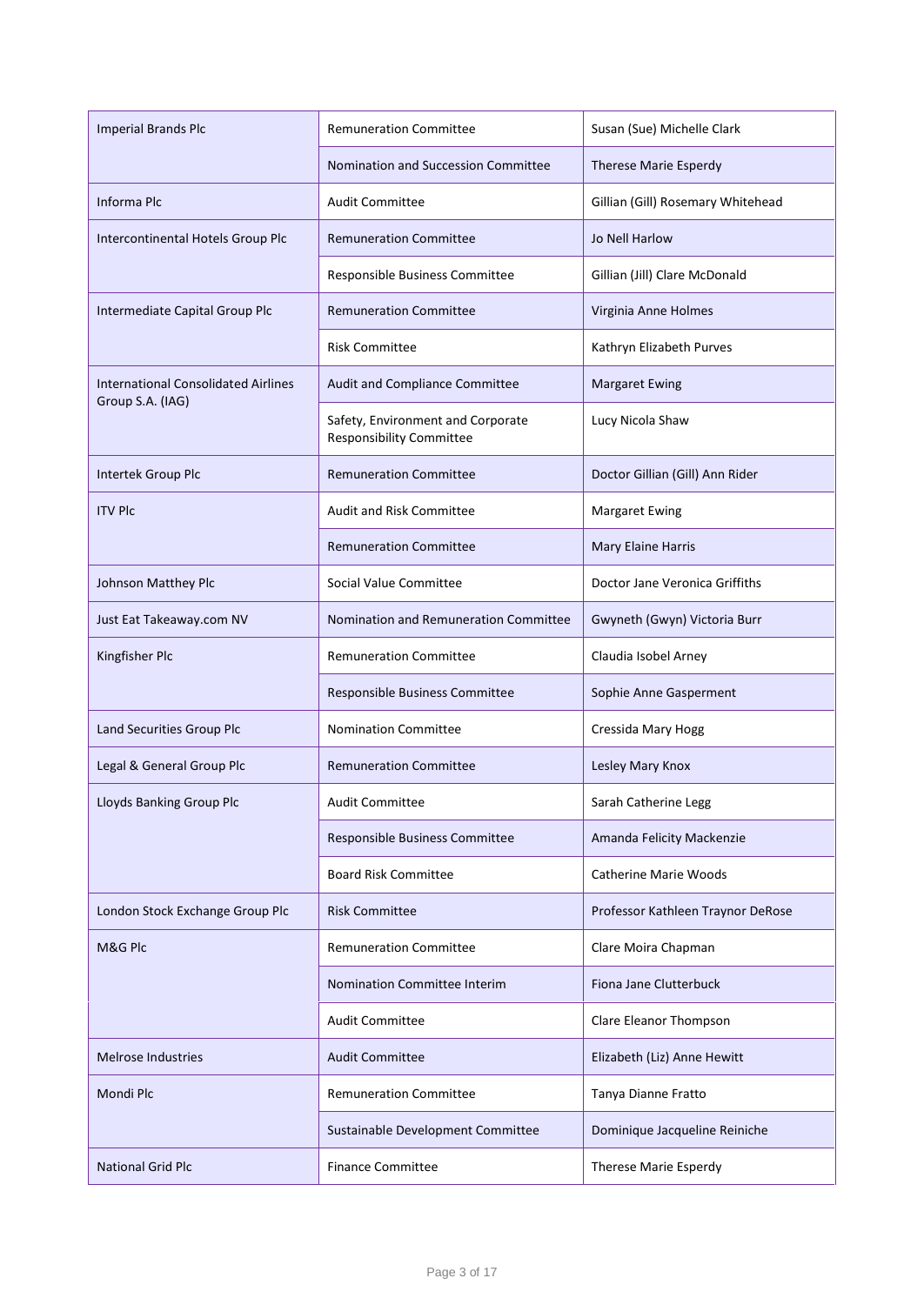|                              | <b>Audit Committee</b>                                                              | Elizabeth (Liz) Anne Hewitt         |
|------------------------------|-------------------------------------------------------------------------------------|-------------------------------------|
|                              | <b>Nomination Committee</b>                                                         | Paula Rosput Reynolds               |
| NatWest Group Plc            | Innovation and Technology Committee                                                 | Doctor Yasmin Jetha                 |
| Ocado Group Plc              | <b>Audit Committee</b>                                                              | Julie Helen Southern                |
| <b>Pearson Plc</b>           | <b>Remuneration Committee</b>                                                       | Dame Elizabeth Pauline Corley       |
|                              | Reputation and Responsibility Committee                                             | Linda Koch Lorimer                  |
| Pershing Square Holdings Ltd | Management Engagement Committee                                                     | <b>Bronwyn Nanette Curtis</b>       |
|                              | <b>Nomination Committee</b>                                                         | Margaret (Anne) Farlow              |
| Persimmon Plc                | <b>Remuneration Committee</b>                                                       | Annemarie Verna Durbin              |
|                              | <b>Audit Committee</b>                                                              | Rachel Elizabeth Kentleton          |
| Phoenix Group Holdings Plc   | <b>Remuneration Committee</b>                                                       | Kory Beth Sorenson                  |
| Polymetal International Plc  | Safety and Sustainability Committee                                                 | Tracey Louise Kerr                  |
| <b>Prudential Plc</b>        | Nomination and Governance Committee                                                 | Baroness (Shriti Vinodkant) Vadera  |
| Reckitt Benckiser Group Plc  | <b>Remuneration Committee</b>                                                       | Mary Elaine Harris                  |
|                              | Corporate Responsibility, Sustainability,<br><b>Ethics and Compliance Committee</b> | Doctor Pamela (Pam) Josephine Kirby |
| <b>RELX PIC</b>              | <b>Audit Committee</b>                                                              | Suzanne H Wood                      |
| Rentokil Initial Plc         | <b>Audit Committee</b>                                                              | Julie Helen Southern                |
|                              | <b>Remuneration Committee</b>                                                       | Catherine (Cathy) Lucy Turner       |
| <b>Rightmove Plc</b>         | <b>Remuneration Committee</b>                                                       | Lorna Mona Tilbian                  |
| <b>Rio Tinto Plc</b>         | Sustainability Committee                                                            | Doctor Megan Elizabeth Clark        |
| Rolls-Royce Holdings Plc     | <b>Remuneration Committee</b>                                                       | Irene Mitchell Dorner               |
|                              | Safety, Sustainability and Ethics Committee                                         | Dame Angela Rosemary Strank         |
| Royal Dutch Shell Plc        | <b>Audit Committee</b>                                                              | Ann Frances Godbehere               |
|                              | Safety, Sustainability and Environment<br>Committee                                 | Catherine J Hughes                  |
| Royal Mail Plc               | Corporate Responsibility Committee                                                  | Rita Elizabeth Griffin              |
|                              | <b>Remuneration Committee</b>                                                       | Lynne Margaret Peacock              |
| Sage Group Plc               | <b>Remuneration Committee</b>                                                       | Annette Elizabeth Court             |
| Sainsbury (J) Plc            | Corporate Responsibility and Sustainability<br>Committee                            | Jo Nell Harlow                      |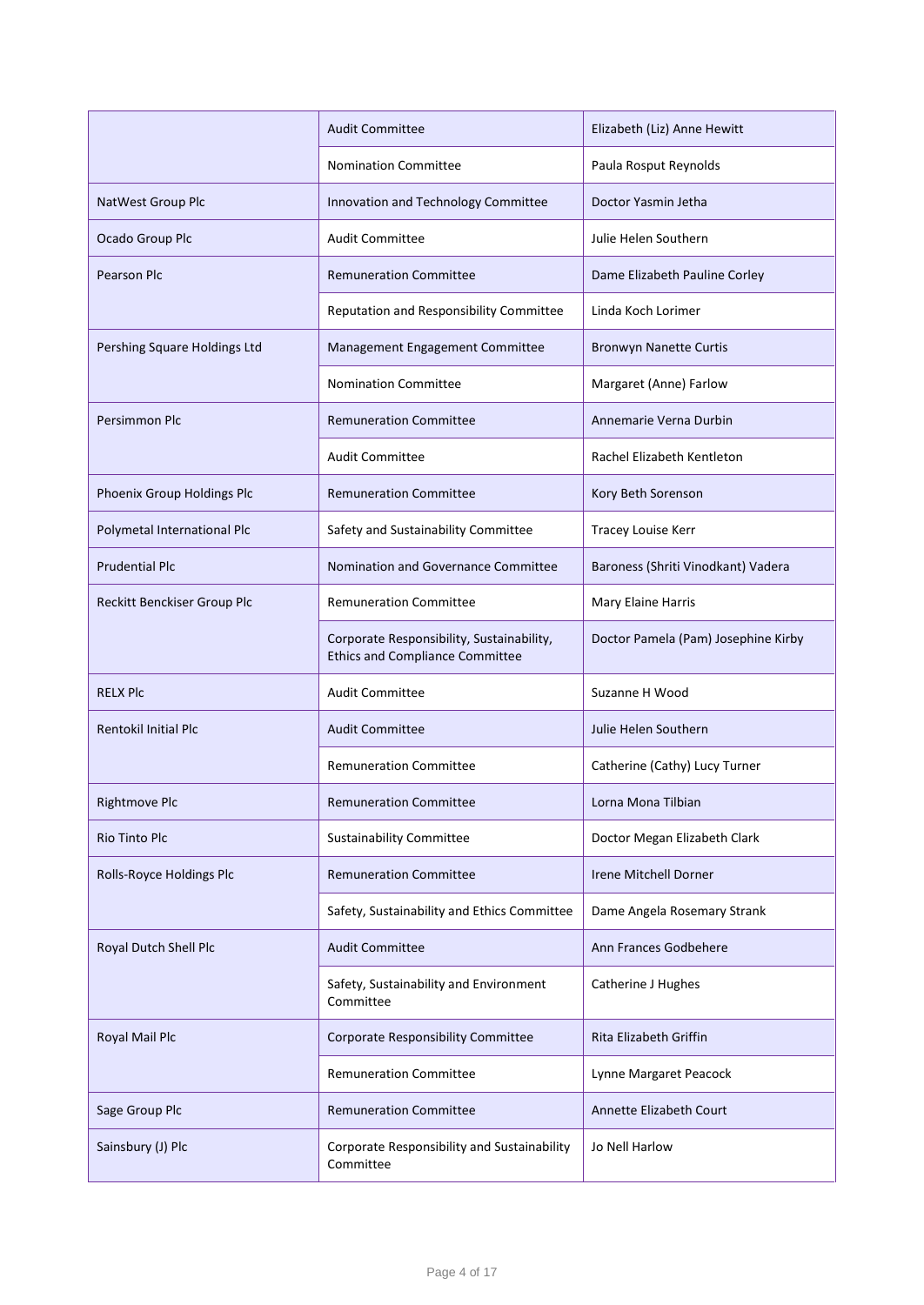|                                                  | <b>Remuneration Committee</b>                     | Dame Susan Ilene Rice            |
|--------------------------------------------------|---------------------------------------------------|----------------------------------|
| <b>Schroders Plc</b>                             | <b>Audit and Risk Committee</b>                   | Rhian Lynn Davies                |
| Scottish Mortgage Investment Trust<br><b>PIC</b> | <b>Nomination Committee</b>                       | Fiona Catherine McBain           |
| Segro Plc                                        | <b>Audit Committee</b>                            | Carol Ann Fairweather            |
| Severn Trent Plc                                 | <b>Nomination Committee</b>                       | Christine Mary Hodgson           |
|                                                  | Corporate Responsibility Committee                | Dame Angela Rosemary Strank      |
| Smith & Nephew Plc                               | <b>Remuneration Committee</b>                     | Angela (Angie) Susan Risley      |
| Smurfit Kappa Group Plc                          | <b>Audit Committee</b>                            | Carol Ann Fairweather            |
| Spirax-Sarco Engineering Plc                     | <b>Employee Engagement Committee</b>              | Caroline Ann Johnstone           |
|                                                  | <b>Remuneration Committee</b>                     | Jane Sarah Kingston              |
| <b>SSE PLC</b>                                   | <b>Remuneration Committee</b>                     | Dame Susan (Sue) Bruce           |
|                                                  | Safety, Health and Environment<br>Committee       | Helen Margaret Mahy              |
| St James's Place Plc                             | <b>Risk Committee</b>                             | <b>Rosemary Hilary</b>           |
| <b>Standard Chartered Plc</b>                    | <b>Financial Crime Risk Committee</b>             | Gay Huey Evans                   |
|                                                  | <b>Remuneration Committee</b>                     | Christine Mary Hodgson           |
|                                                  | Brand, Values and Conduct Committee               | Jasmine Mary Whitbread           |
| <b>Taylor Wimpey Plc</b>                         | <b>Remuneration Committee</b>                     | Gwyneth (Gwyn) Victoria Burr     |
|                                                  | Nomination and Governance Committee               | Irene Mitchell Dorner            |
| <b>Tesco Plc</b>                                 | Corporate Responsibility Committee                | Lindsey Jane Pownall             |
| <b>Unilever Plc</b>                              | <b>Compensation Committee</b>                     | Andrea Jung                      |
| United Utilities Group Plc                       | <b>Remuneration Committee</b>                     | Doctor Alison Jane Goligher      |
| Vodafone Group Plc                               | <b>Remuneration Committee</b>                     | Valerie (Val) Frances Gooding    |
|                                                  |                                                   |                                  |
|                                                  | Environmental, Social and Governance<br>Committee | Maria (Amparo) Moraleda Martinez |
| Weir Group Plc (The)                             | <b>Remuneration Committee</b>                     | Clare Moira Chapman              |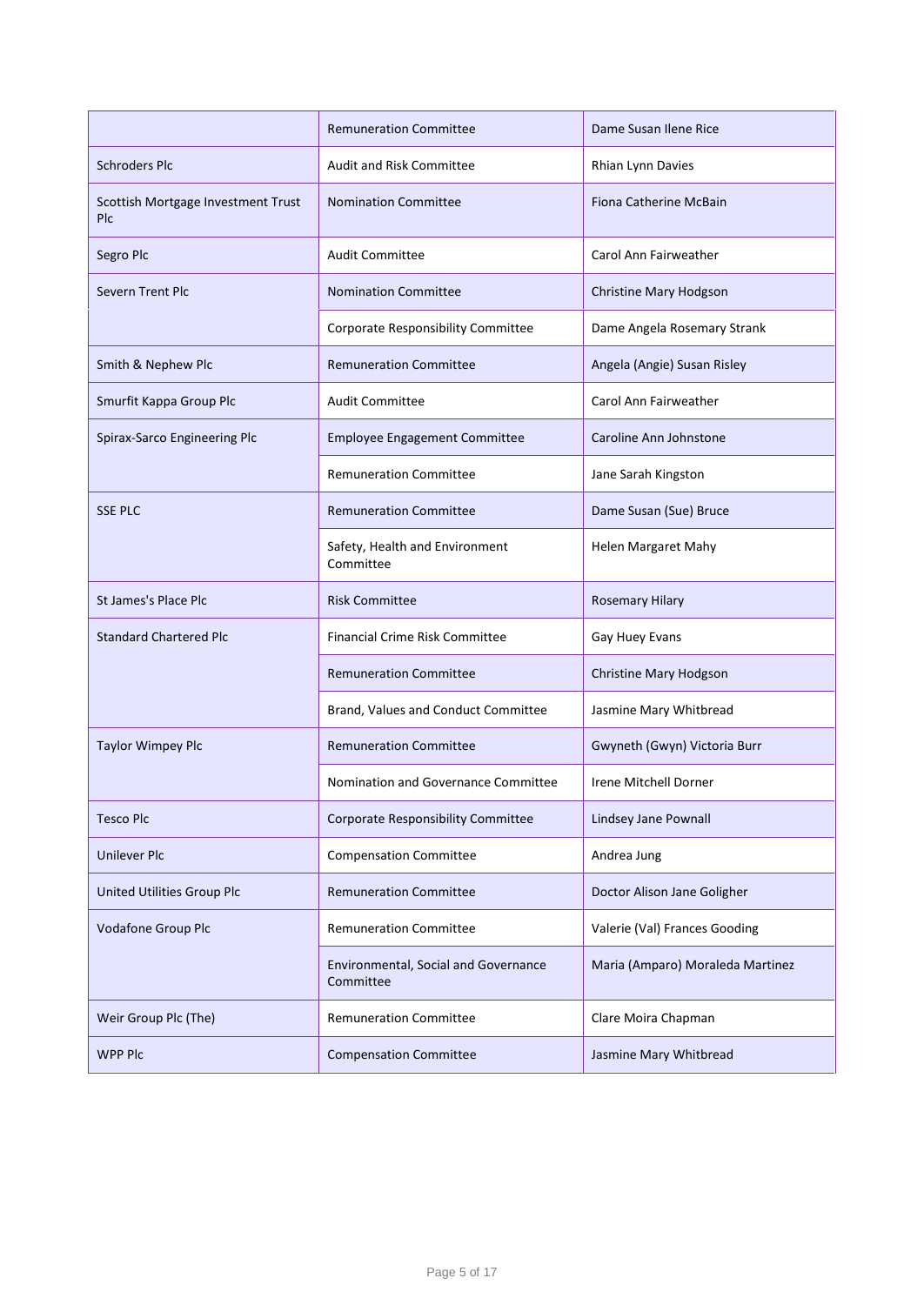## **WOMEN WHO CHAIR BOARD COMMITTEES IN THE FTSE250<sup>1</sup>**

| <b>Organisation</b>                                | <b>Role Name</b>                                          | <b>Individual Name</b>                           |
|----------------------------------------------------|-----------------------------------------------------------|--------------------------------------------------|
| 31 Infrastructure Plc                              | <b>Audit and Risk Committee</b>                           | Wendy Jane Dorman                                |
| 4imprint Group Plc                                 | <b>Nomination Committee</b>                               | Christina Dawn Southall                          |
| 888 Holdings Plc                                   | Nomination Committee and<br><b>Remuneration Committee</b> | Anne Isabelle de Kerckhove dit van der<br>Varent |
| Aberforth Smaller Companies Trust Plc              | <b>Audit Committee</b>                                    | Julia Le Blan                                    |
| Aggreko Plc                                        | Corporate Responsibility and Ethics<br>Committee          | Dame Nicola Mary Brewer                          |
|                                                    | <b>Remuneration Committee</b>                             | Barbara S Jeremiah                               |
| AJ Bell Plc                                        | <b>Remuneration Committee</b>                             | Laura Martine Carstensen                         |
| <b>Alliance Trust Plc</b>                          | Audit and Risk Committee                                  | Josephine Dixon                                  |
| AO World Plc                                       | <b>Audit Committee</b>                                    | Marisa Luisa Cassoni                             |
|                                                    | <b>Remuneration Committee</b>                             | Luisa Deplazes de Andrade Delgado                |
| Apax Global Alpha Ltd                              | <b>Audit Committee</b>                                    | Sally-Ann Farnon                                 |
| <b>Ascential Plc</b>                               | <b>Audit Committee</b>                                    | <b>Suzanne Claire Baxter</b>                     |
|                                                    | <b>Remuneration Committee</b>                             | Judith Mihajlovich Vezmar                        |
| Ashmore Group Plc                                  | <b>Remuneration Committee</b>                             | Helen Beck                                       |
| Assura Plc                                         | <b>Remuneration Committee</b>                             | Louise Helen Provan                              |
| Aston Martin Lagonda Global Holdings<br><b>PIC</b> | <b>Remuneration Committee</b>                             | Anne L Stevens                                   |
| Auction Technology Group Plc (ATG)                 | <b>Audit Committee</b>                                    | Penelope Ladkin-Brand                            |
| <b>AVI Global Trust Plc</b>                        | Management Engagement Committee                           | Susan Margaret Noble                             |
|                                                    | <b>Nomination Committee</b>                               | Susan Margaret Noble                             |
| Avon Protection Plc                                | <b>Audit Committee</b>                                    | Bindi Jayantilal Foyle                           |
|                                                    | <b>Remuneration Committee</b>                             | Chloe Patricia Ponsonby                          |
| <b>Babcock International Group Plc</b>             | <b>Remuneration Committee</b>                             | Kjersti Wiklund                                  |
| Baillie Gifford Japan Trust Plc (The)              | <b>Audit Committee</b>                                    | Sharon Mary Brown                                |
| <b>Balfour Beatty Plc</b>                          | <b>Remuneration Committee</b>                             | Anne Drinkwater                                  |
| <b>Bankers Investment Trust Plc</b>                | Management Engagement Committee                           | Susan Patricia Inglis                            |
|                                                    | Nomination Committee                                      | Susan Patricia Inglis                            |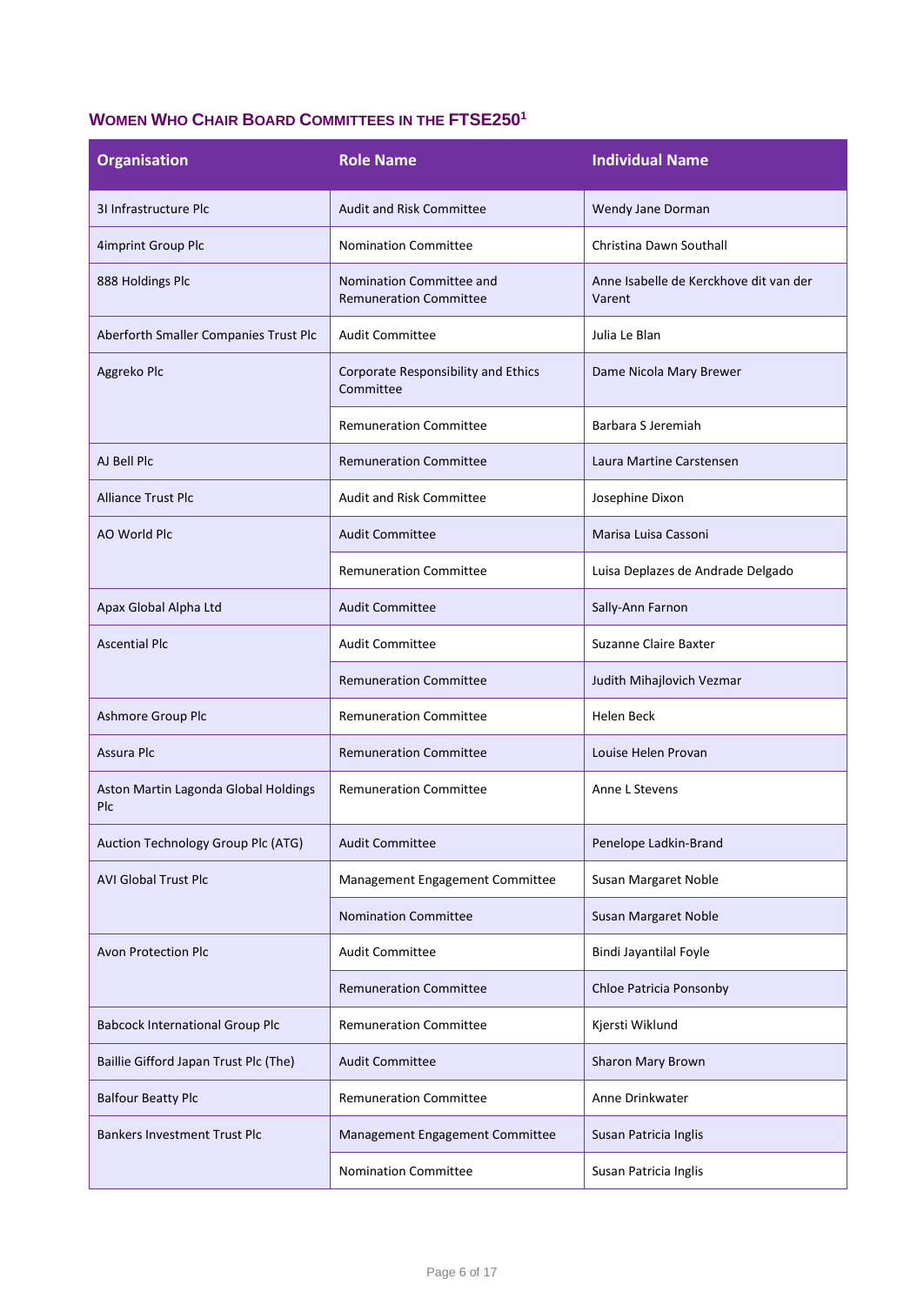|                                         | <b>Audit Committee</b>                                        | Professor Isobel Nicol Sharp   |
|-----------------------------------------|---------------------------------------------------------------|--------------------------------|
| <b>BB Healthcare Trust Plc</b>          | <b>Audit Committee</b>                                        | Josephine Dixon                |
| <b>BBGI Global Infrastructure SA</b>    | <b>Audit Committee</b>                                        | Countess Jutta Af Rosenborg    |
|                                         | <b>Nomination Committee</b>                                   | Sarah Jane Whitney             |
| <b>Beazley Plc</b>                      | <b>Disclosure Committee</b>                                   | Sally Michelle Lake            |
|                                         | <b>Remuneration Committee</b>                                 | Christine LaSala               |
| <b>Bellway Plc</b>                      | <b>Remuneration Committee</b>                                 | <b>Gillian Caseberry</b>       |
| <b>Biffa Plc</b>                        | <b>Audit Committee</b>                                        | Ellen Carol Chesney            |
| <b>Big Yellow Group Plc</b>             | <b>Sustainability Committee</b>                               | <b>Heather Savory</b>          |
| <b>BMO Global Smaller Companies Plc</b> | <b>Nomination Committee</b>                                   | Anja Maria Balfour             |
|                                         | Audit and Management Engagement<br>Committee                  | Josephine Dixon                |
| <b>Bodycote Plc</b>                     | <b>Remuneration Committee</b>                                 | Eva Maud Lindqvist             |
|                                         | <b>Nomination Committee</b>                                   | Anne Cecille Quinn             |
| Brewin Dolphin Holdings Plc             | <b>Remuneration Committee</b>                                 | Caroline Helen Taylor          |
| <b>Britvic Plc</b>                      | <b>Remuneration Committee</b>                                 | Susan Michelle Clark           |
| <b>Bytes Technology Group Plc</b>       | <b>Remuneration Committee</b>                                 | <b>Alison Vincent</b>          |
| <b>C&amp;C Group Plc</b>                | <b>Audit Committee</b>                                        | <b>Emer Finnan</b>             |
|                                         | <b>Remuneration Committee</b>                                 | <b>Helen Marie Pitcher</b>     |
| Cairn Energy Plc                        | <b>Nomination Committee</b>                                   | Nicoletta Giadrossi            |
|                                         | <b>Remuneration Committee</b>                                 | Alison Jane Wood               |
| Caledonia Investments Plc               | <b>Remuneration Committee</b>                                 | Shonaid Christina Jemmett-Page |
| Capita Plc                              | <b>Remuneration Committee</b>                                 | Georgina Harvey                |
| Capital & Counties Properties Plc       | Board Environmental, Social and<br><b>Community Committee</b> | Charlotte Jane Boyle           |
| <b>Centamin Plc</b>                     | Audit and Risk Committee                                      | Martie Cloete                  |
|                                         | <b>Remuneration Committee</b>                                 | Doctor Sally Louise Eyre       |
|                                         | <b>Sustainability Committee</b>                               | Doctor Catharine E Farrow      |
| Centrica Plc                            | <b>Remuneration Committee</b>                                 | Carol Ann Arrowsmith           |
|                                         | Safety, Sustainability and Environment<br>Committee           | Heidi Mottram                  |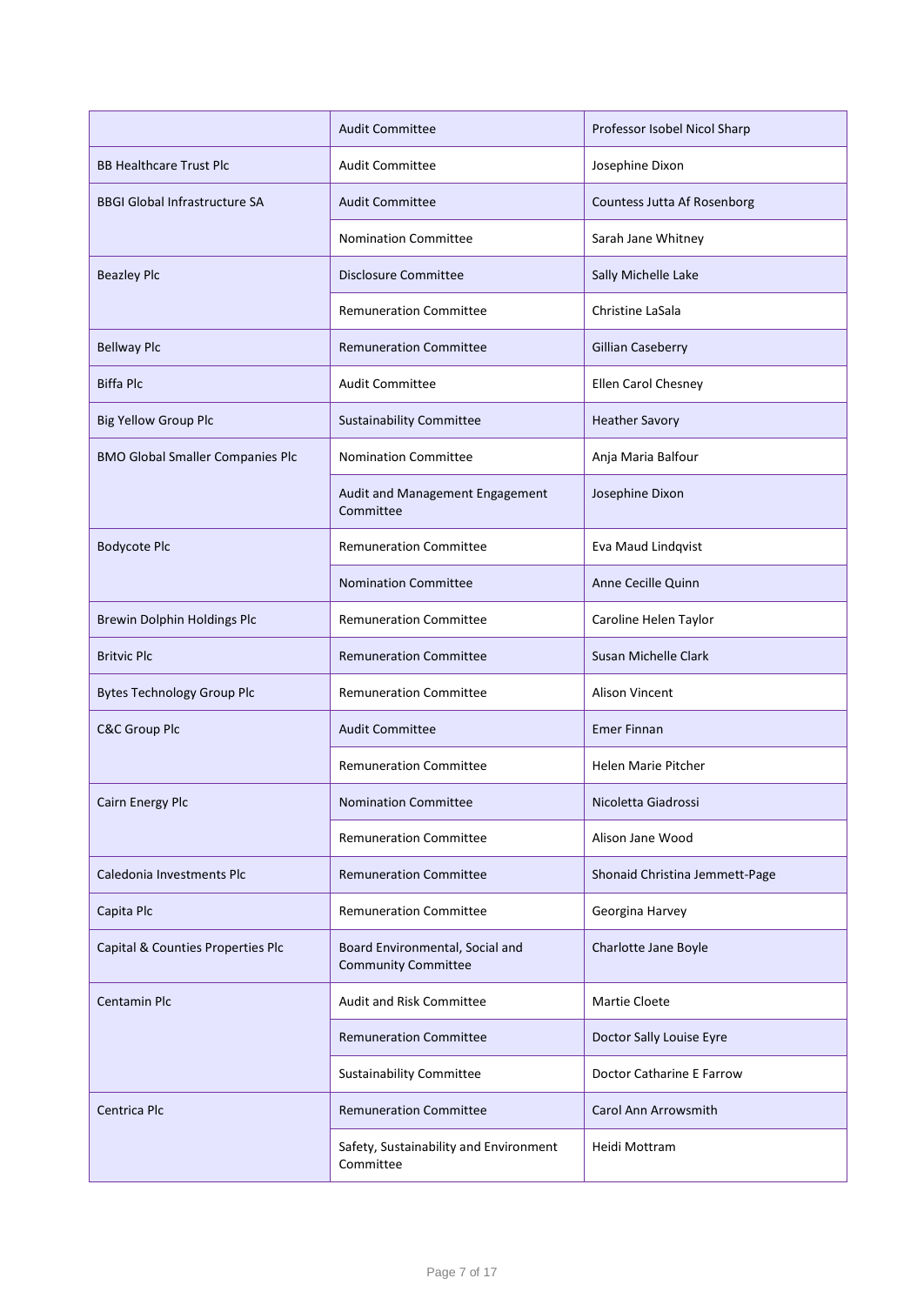| <b>Chemring Group Plc</b>           | <b>Remuneration Committee</b>                | Laurie Anne Bowen               |
|-------------------------------------|----------------------------------------------|---------------------------------|
| Chrysalis Investments Ltd           | Nomination and Remuneration<br>Committee     | Anne Shirley Ewing              |
| Cineworld Group Plc                 | <b>Nomination Committee</b>                  | Alicja Kornasiewicz             |
| City of London Investment Trust Plc | <b>Audit Committee</b>                       | Samantha Anne Wren              |
| Civitas Social Housing Plc (CSH)    | Audit and Management Engagement<br>Committee | <b>Caroline R Gulliver</b>      |
| <b>Clarkson Plc</b>                 | <b>Audit and Risk Committee</b>              | Susan Elizabeth Harris          |
| Close Brothers Group Plc            | <b>Risk Committee</b>                        | Margaret Jones                  |
|                                     | <b>Remuneration Committee</b>                | <b>Bridget Ann Macaskill</b>    |
| <b>CLS Holdings Plc</b>             | <b>Remuneration Committee</b>                | Denise Nichola Jagger           |
|                                     | <b>Nomination Committee</b>                  | Anna Linnea Seeley              |
| <b>CMC Markets Plc</b>              | <b>Remuneration Committee</b>                | Sarah Lucy Ing                  |
|                                     | Group Risk Committee                         | Clare Leslie Salmon             |
| <b>Coats Group Plc</b>              | <b>Audit and Risk Committee</b>              | Anne Kathleen Fahy              |
|                                     | <b>Remuneration Committee</b>                | Echo Hongyan Lu                 |
| Computacenter Plc                   | <b>Remuneration Committee</b>                | <b>Rosalind Catherine Rivaz</b> |
| Convatec Group Plc                  | <b>Audit and Risk Committee</b>              | <b>Margaret Ewing</b>           |
| Countryside Properties Plc          | <b>Remuneration Committee</b>                | Amanda Jane Burton              |
| <b>Cranswick Plc</b>                | <b>Remuneration Committee</b>                | <b>Helen Catherine Allum</b>    |
| Crest Nicholson Holdings Plc        | <b>Remuneration Committee</b>                | Octavia Kate Morley             |
|                                     | <b>Audit and Risk Committee</b>              | Octavia Kate Morley             |
| Dechra Pharmaceuticals Plc          | <b>Remuneration Committee</b>                | Ishbel Jean Macpherson          |
| Derwent London Plc                  | <b>Remuneration Committee</b>                | Claudia Isobel Arney            |
|                                     | <b>Audit Committee</b>                       | Lucinda Margaret Bell           |
|                                     | Responsible Business Committee               | Dame Priscilla Deborah Snowball |
| Diploma Plc                         | <b>Audit Committee</b>                       | Anne Thorburn                   |
| Direct Line Insurance Group Plc     | Nomination and Governance Committee          | Danuta Gray                     |
|                                     | <b>Investments Committee</b>                 | Fiona Catherine McBain          |
| Diversified Energy Company Plc      | <b>Remuneration Committee</b>                | Melanie Anne Little             |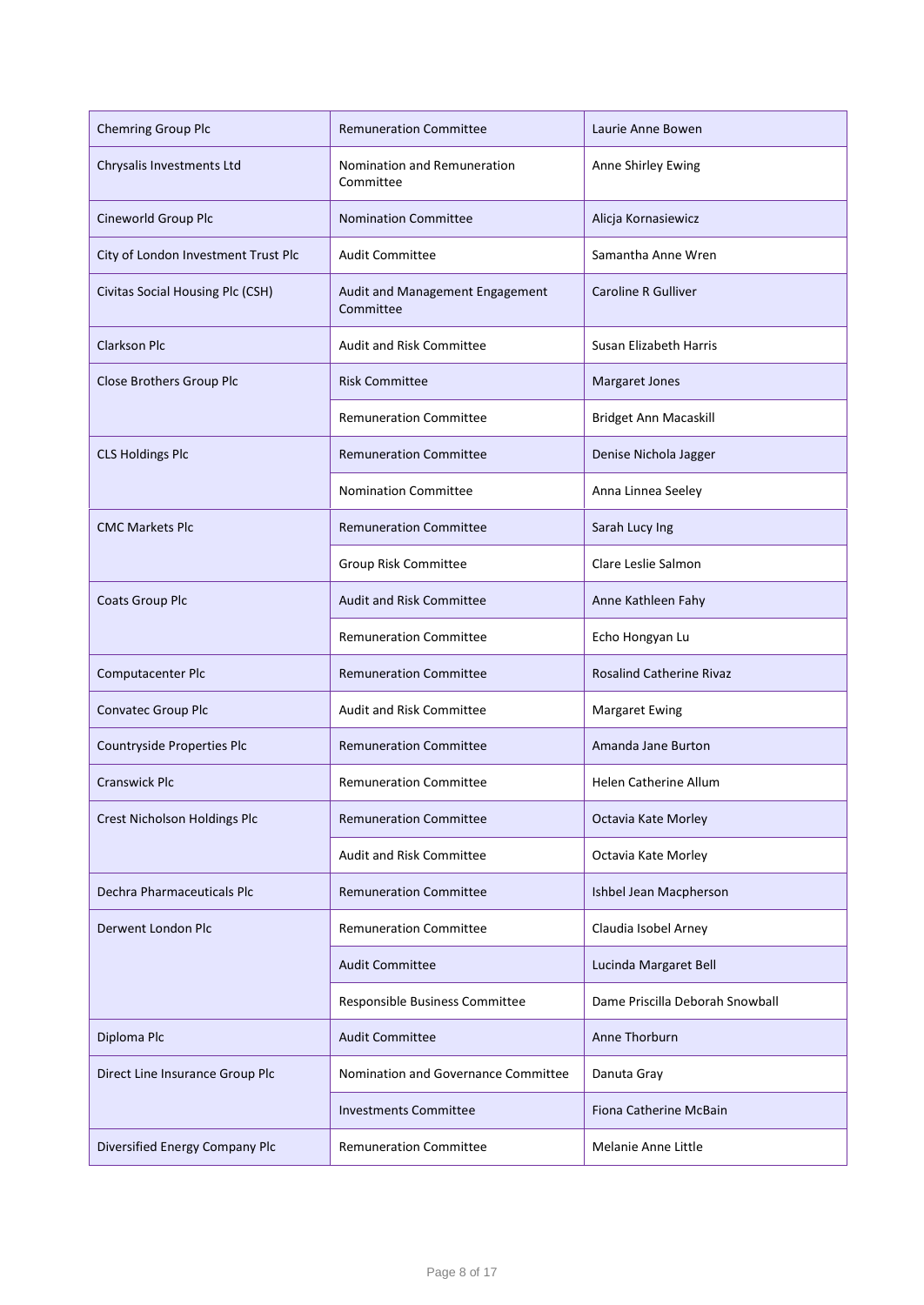|                                              | Safety and Sustainability Committee                           | Sandra Mary Stash               |
|----------------------------------------------|---------------------------------------------------------------|---------------------------------|
| Dixons Carphone Plc                          | <b>Audit Committee</b>                                        | Fiona Catherine McBain          |
| Dr Martens Plc                               | <b>Audit and Risk Committee</b>                               | Robyn Perriss                   |
|                                              | <b>Nomination Committee</b>                                   | Lynne Marie Weedall             |
|                                              | <b>Remuneration Committee</b>                                 | Lynne Marie Weedall             |
| Drax Group Plc                               | <b>Remuneration Committee</b>                                 | Doctor Nicola Hodson            |
|                                              | <b>Audit Committee</b>                                        | Vanessa Simms                   |
| easyJet Plc                                  | <b>Finance Committee</b>                                      | <b>Catherine Annick Bradley</b> |
|                                              | <b>Remuneration Committee</b>                                 | Sheikh Mansurah Tal-At Mannings |
|                                              | <b>Audit Committee</b>                                        | Julie Helen Southern            |
| Electrocomponents Plc                        | <b>Audit Committee</b>                                        | Louisa Sachiko Burdett          |
|                                              | <b>Nomination Committee</b>                                   | Baroness (Rona Alison) Fairhead |
| <b>Elementis Plc</b>                         | <b>Audit Committee</b>                                        | Anne Philomena Hyland           |
| Energean Plc                                 | Nomination and Governance Committee                           | Karen Simon                     |
|                                              | <b>Remuneration and Talent Committee</b>                      | Kimberley Kyle Wood             |
| <b>Essentra Plc</b>                          | <b>Remuneration Committee</b>                                 | Nicola Anne Demby               |
|                                              | <b>Audit and Risk Committee</b>                               | Mary Margaret Reilly            |
| Euromoney Institutional Investor Plc         | <b>Remuneration Committee</b>                                 | Imogen Melissa Joss             |
| <b>F&amp;C Investment Trust Plc</b>          | <b>Nomination Committee</b>                                   | <b>Beatrice Hannah Hollond</b>  |
|                                              | Management Engagement Committee                               | <b>Beatrice Hannah Hollond</b>  |
| Ferrexpo Plc                                 | <b>Remuneration Committee</b>                                 | Fiona Margaret MacAulay         |
|                                              | Health, Safety, Environment and<br><b>Community Committee</b> | Fiona Margaret MacAulay         |
| <b>Fidelity China Special Situations Plc</b> | Nomination and Remuneration<br>Committee                      | Elisabeth Charlotte Scott       |
| Fidelity European Trust Plc                  | <b>Audit Committee</b>                                        | <b>Fleur Meijs</b>              |
| <b>Fidelity Special Values Plc</b>           | <b>Audit Committee</b>                                        | Claire Marguerite Boyle         |
| Finsbury Growth & Income Trust Plc           | <b>Audit Committee</b>                                        | Sandra Claire Kelly             |
| <b>FirstGroup Plc</b>                        | <b>Remuneration Committee</b>                                 | Sally Joanne Cabrini            |
|                                              | <b>Audit Committee</b>                                        | Jane Ann Lodge                  |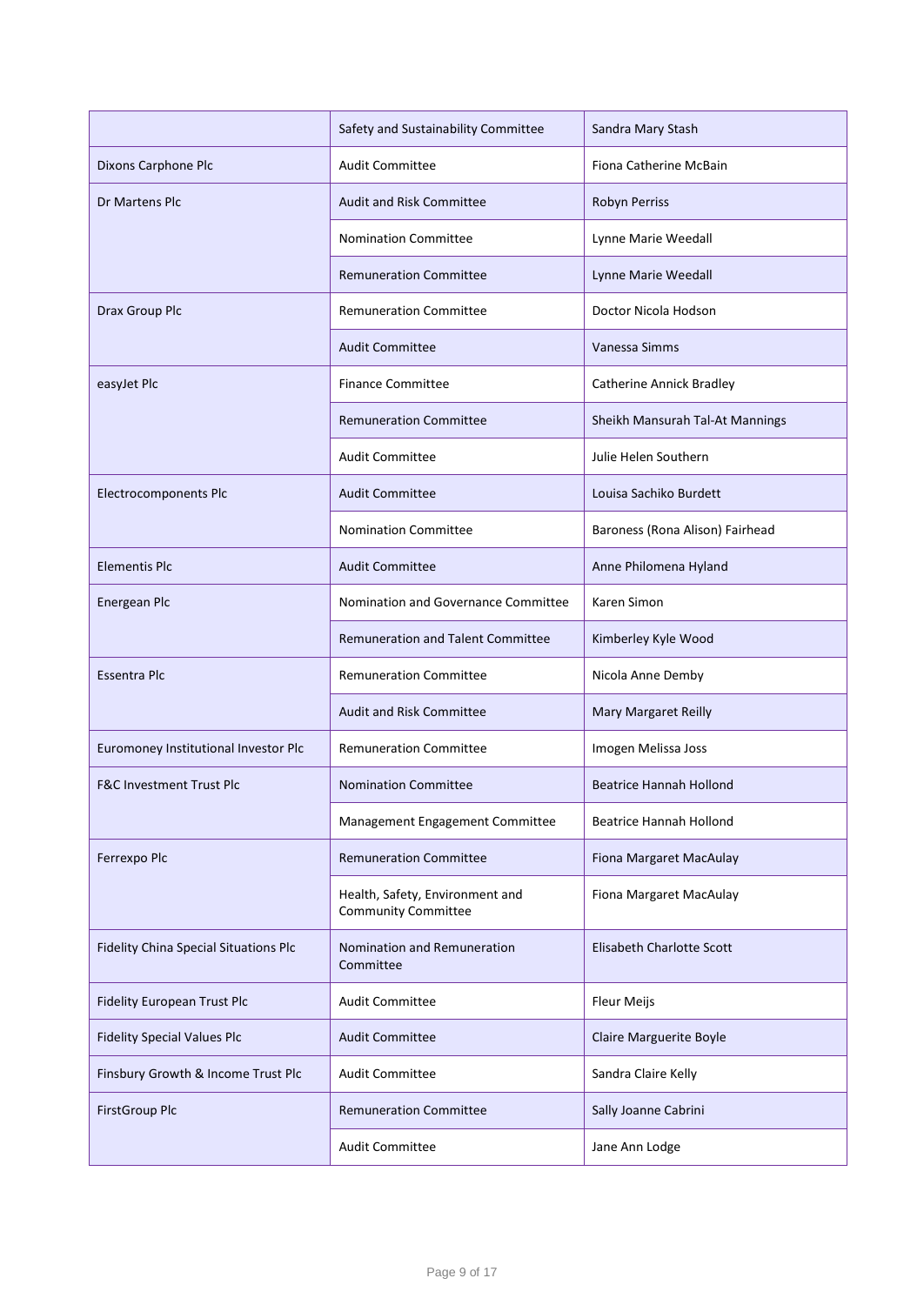|                                                                   | <b>Safety Committee</b>                                        | Martha Cecilia Poulter         |
|-------------------------------------------------------------------|----------------------------------------------------------------|--------------------------------|
| Games Workshop Group Plc                                          | Audit and Risk Committee                                       | Sally Matthews                 |
| Gamesys Group Plc                                                 | Environmental, Social and Governance<br>Committee              | Andria Louise Vidler           |
| <b>GCP Student Living Plc</b>                                     | <b>Remuneration Committee</b>                                  | Gillian Day                    |
|                                                                   | <b>Audit and Risk Committee</b>                                | Marlene Wood                   |
| Genesis Emerging Markets Fund Ltd                                 | <b>Nomination Committee</b>                                    | Hélène Ploix                   |
| Genuit Group Plc                                                  | <b>Remuneration Committee</b>                                  | Louise Jane Hardy              |
| <b>Genus Plc</b>                                                  | <b>Audit and Risk Committee</b>                                | Lysanne Mary Gray              |
|                                                                   | <b>Remuneration Committee</b>                                  | Lesley Mary Knox               |
|                                                                   | <b>Nomination Committee</b>                                    | Lesley Mary Knox               |
| <b>Grafton Group Plc</b>                                          | <b>Remuneration Committee</b>                                  | Susan Elizabeth Murray         |
| <b>Great Portland Estates Plc</b>                                 | <b>Remuneration Committee</b>                                  | Wendy Mira Becker              |
| <b>Greencoat UK Wind Plc</b>                                      | <b>Audit Committee</b>                                         | Caoimhe Mary Giblin            |
|                                                                   | <b>Nomination Committee</b>                                    | Shonaid Christina Jemmett-Page |
| <b>Greencore Group Plc</b>                                        | <b>Nomination and Governance Committee</b>                     | Sylvia Gillian Bailey          |
|                                                                   | <b>Remuneration Committee</b>                                  | Linda Hickey                   |
|                                                                   | <b>Audit and Risk Committee</b>                                | Helen Alison Weir              |
| <b>Greggs Plc</b>                                                 | <b>Audit Committee</b>                                         | Catherine Elizabeth Ferry      |
|                                                                   | Remuneration Committee                                         | Helena Louise Ganczakowski     |
| Hammerson Plc                                                     | <b>Remuneration Committee</b>                                  | Gwyneth Victoria Burr          |
| HarbourVest Global Private Equity Ltd                             | Management Engagement and Service<br><b>Provider Committee</b> | <b>Francesca Barnes</b>        |
| Hays Plc                                                          | <b>Remuneration Committee</b>                                  | Susan Elizabeth Murray         |
| <b>Helios Towers Plc</b>                                          | <b>Audit Committee</b>                                         | Alison Claire Baker            |
| <b>Henderson Smaller Companies</b><br><b>Investment Trust Plc</b> | <b>Audit Committee</b>                                         | Alexandra Jane Mackesy         |
| Herald Investment Trust Plc                                       | <b>Audit Committee</b>                                         | <b>Stephanie Mary Eastment</b> |
| <b>HICL Infrastructure Plc</b>                                    | <b>Audit Committee</b>                                         | Sally-Ann Farnon               |
| Hill & Smith Holdings Plc                                         | <b>Remuneration Committee</b>                                  | Annette Mary Kelleher          |
| Hilton Food Group Plc                                             | <b>Remuneration Committee</b>                                  | <b>Christine Cross</b>         |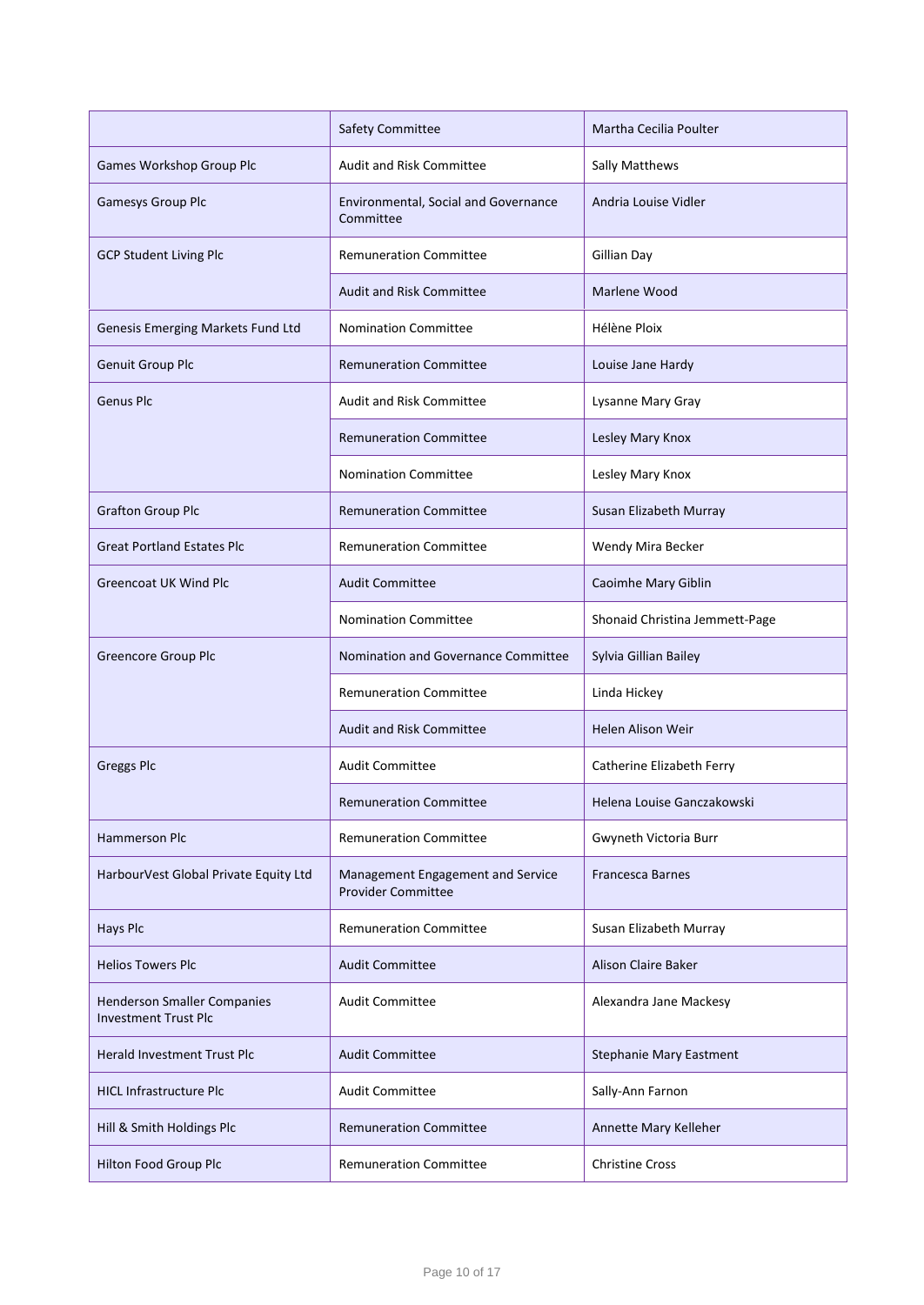| <b>Hiscox Ltd</b>                     | <b>Risk Committee</b>                                                    | Lynn Ann Carter                |
|---------------------------------------|--------------------------------------------------------------------------|--------------------------------|
|                                       | <b>Audit Committee</b>                                                   | Caroline Jean Foulger          |
| Hochschild Mining Plc                 | <b>Audit Committee</b>                                                   | Eileen Ann Kamerick            |
| <b>HomeServe Plc</b>                  | People Committee                                                         | Stella Julie David             |
|                                       | <b>Remuneration Committee</b>                                            | Katrina Jane Machin            |
| Howden Joinery Group Plc              | <b>Remuneration Committee</b>                                            | Karen Caddick                  |
| <b>Ibstock Plc</b>                    | <b>Remuneration Committee</b>                                            | <b>Tracey Graham</b>           |
| ICG Enterprise Trust Plc              | <b>Nomination Committee</b>                                              | Rosina Jane Tufnell            |
| IG Group Holdings Plc                 | Environmental, Social and Governance<br>Committee                        | Sally-Ann Hibberd              |
|                                       | <b>Remuneration Committee</b>                                            | <b>Helen Claire Stevenson</b>  |
| <b>IMI PIC</b>                        | <b>Audit Committee</b>                                                   | Professor Isobel Nicol Sharp   |
| Impax Environmental Markets Plc       | <b>Audit Committee</b>                                                   | <b>Stephanie Mary Eastment</b> |
|                                       | <b>Remuneration Committee</b>                                            | Victoria Katherine Hastings    |
| Inchcape Plc                          | <b>Corporate Social Responsibility</b><br>Committee                      | Alexandra Naomi Jensen         |
|                                       | <b>Remuneration Committee</b>                                            | Jane Sarah Kingston            |
| <b>Indivior Plc</b>                   | <b>Audit Committee</b>                                                   | Juliet Thompson                |
| Integrafin Holdings Plc               | <b>Audit and Risk Committee</b>                                          | Caroline Janet Banszky         |
| International Public Partnerships Ltd | Nomination and Remuneration<br>Committee                                 | Julia Bond                     |
|                                       | <b>Environmental Social and Corporate</b><br><b>Governance Committee</b> | Julia Bond                     |
|                                       | Management Engagement Committee                                          | Claire Whittet                 |
| <b>Investec Plc</b>                   | <b>Audit Committee</b>                                                   | Zarina Bibi Bassa              |
| IP Group Plc                          | <b>Audit and Risk Committee</b>                                          | Doctor Caroline Anne Brown     |
| <b>IWG PIC</b>                        | <b>Audit Committee</b>                                                   | Laurie Lee Harris              |
|                                       | <b>Remuneration Committee</b>                                            | Mary Regina Henderson          |
| John Laing Group Plc                  | <b>Remuneration Committee</b>                                            | Andrea Abt                     |
| John Wood Group Plc                   | <b>Remuneration Committee</b>                                            | Jacqueline Patricia Ferguson   |
|                                       | <b>Nomination Committee</b>                                              | Sarah Fiona Arkle              |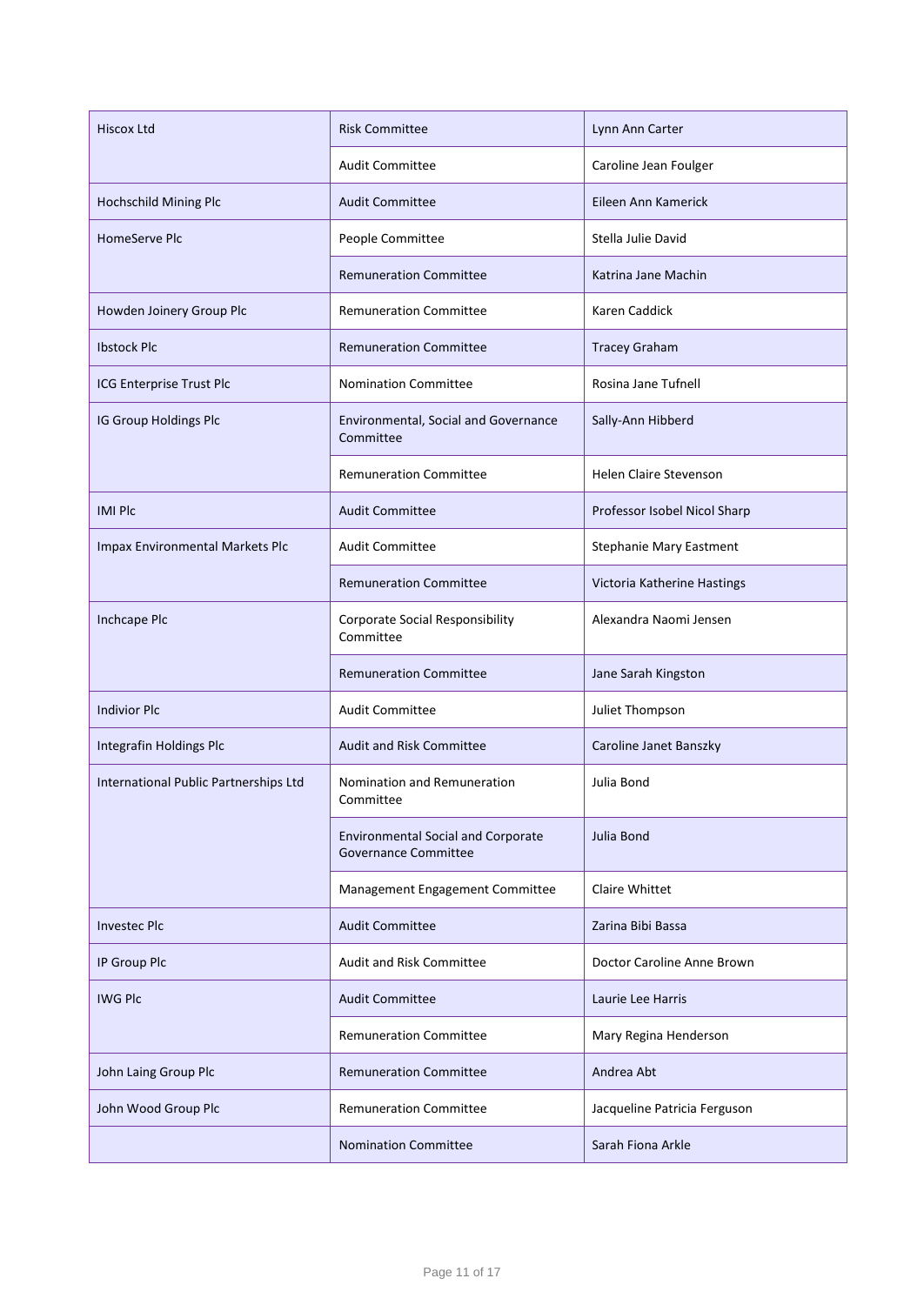| J.P. Morgan Emerging Markets<br><b>Investment Trust Plc</b> | Management Engagement Committee                             | Sarah Fiona Arkle                      |
|-------------------------------------------------------------|-------------------------------------------------------------|----------------------------------------|
| <b>JTC Plc</b>                                              | <b>Nomination Committee</b>                                 | Doctor Erika Schraner                  |
| Jupiter Fund Management Plc                                 | <b>Nomination Committee</b>                                 | Nichola Pease                          |
|                                                             | <b>Audit and Risk Committee</b>                             | Polly Ann Williams                     |
| Kainos Group Plc                                            | <b>Remuneration Committee</b>                               | Katie Davis                            |
| Lancashire Holdings Ltd                                     | <b>Audit Committee</b>                                      | Samantha Jane Hoe-Richardson           |
| Law Debenture Corp Plc                                      | <b>Remuneration Committee</b>                               | Claire Finn                            |
| Liontrust Asset Management Plc                              | <b>Audit and Risk Committee</b>                             | Mandy Donald                           |
| Londonmetric Property Plc                                   | <b>Audit Committee</b>                                      | Rosalyn Susan Wilton                   |
| LXi REIT Plc                                                | <b>Audit Committee</b>                                      | Patricia Marie Dimond                  |
|                                                             | Management Engagement Committee                             | Jeannette Elaine Etherden              |
| Man Group Plc                                               | <b>Audit and Risk Committee</b>                             | Lucinda Margaret Bell                  |
|                                                             | <b>Remuneration Committee</b>                               | Anne Katherine Wade                    |
| Marks & Spencer Group Plc                                   | Environmental, Social and Governance<br>Committee           | Tamara Ingram                          |
| <b>Marshalls Plc</b>                                        | <b>Remuneration Committee</b>                               | Angela Claire Bromfield                |
|                                                             | <b>Nomination Committee</b>                                 | Vanda Murray                           |
| <b>Mediclinic International Plc</b>                         | <b>Nomination Committee</b>                                 | Dame Inga Kristine Beale               |
|                                                             | <b>Clinical Performance and Sustainability</b><br>Committee | Doctor Felicity Ann Harvey             |
| <b>Meggitt Plc</b>                                          | Corporate Responsibility Committee                          | Nancy Lee Gioia                        |
|                                                             | <b>Remuneration Committee</b>                               | Doctor Alison Jane Goligher            |
| Mercantile Investment Trust Plc                             | Marketing and Communications<br>Committee                   | <b>Heather Anne Hopkins</b>            |
| Micro Focus International Plc                               | <b>Remuneration Committee</b>                               | Amanda Victoria Brown                  |
| Mitie Group Plc                                             | Social Value and Responsible Business<br>Committee          | Baroness (Philippa Marion Roe) Couttie |
|                                                             | <b>Remuneration Committee</b>                               | Jennifer Susan Duvalier                |
|                                                             | <b>Audit Committee</b>                                      | Mary Margaret Reilly                   |
| Moneysupermarket.Com Group Plc                              | <b>Audit Committee</b>                                      | Caroline Louise Britton                |
|                                                             | <b>Risk Committee</b>                                       | Sally Ann James                        |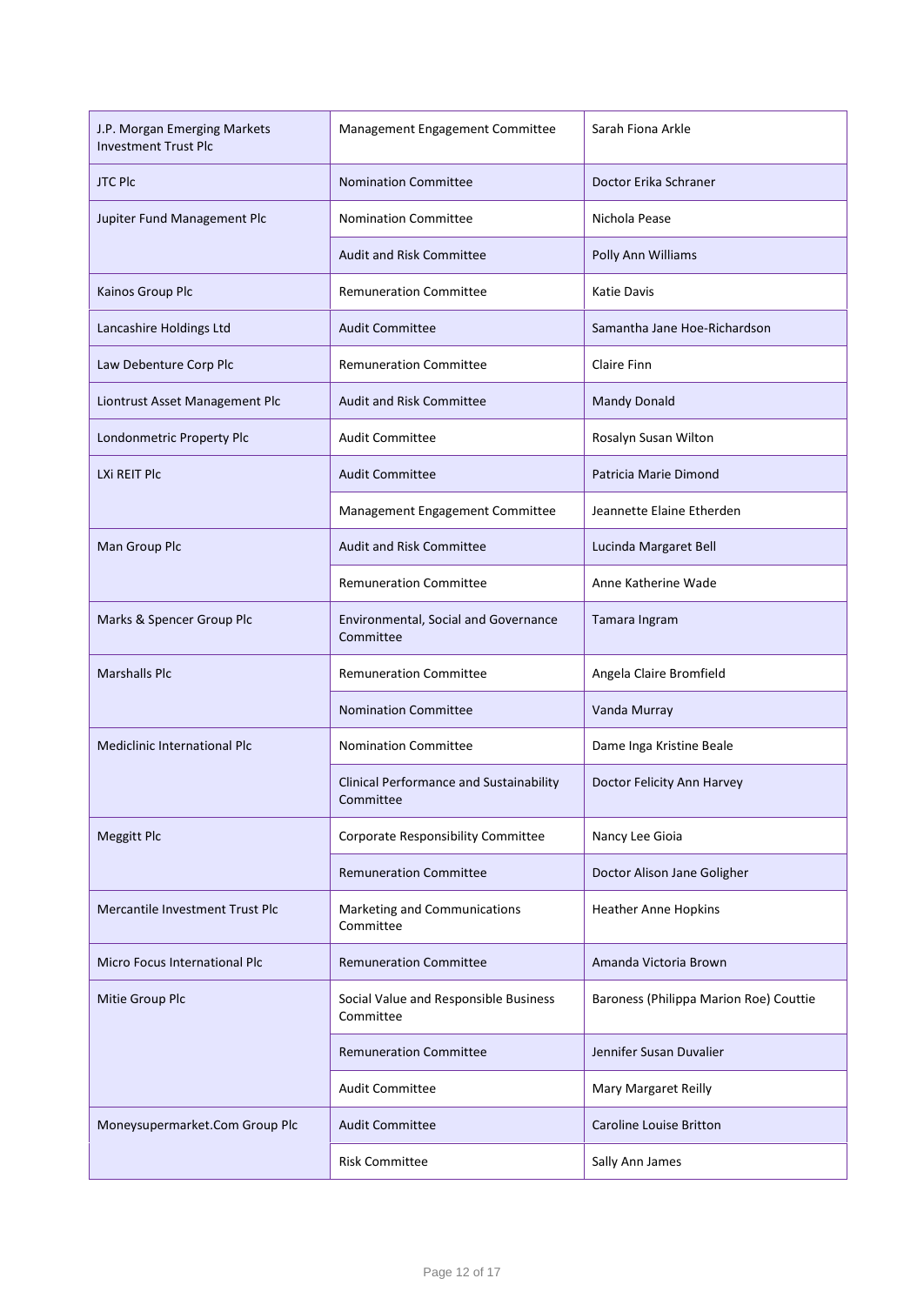| Moonpig Group Plc                  | <b>Remuneration Committee</b>                     | Susan Mary Hooper                |
|------------------------------------|---------------------------------------------------|----------------------------------|
|                                    | <b>Nomination Committee</b>                       | Kathryn Elizabeth Swann          |
| Morgan Advanced Materials Plc      | <b>Audit Committee</b>                            | Elizabeth Jane Aikman            |
|                                    | <b>Remuneration Committee</b>                     | Helen Patricia Bunch             |
| Morgan Sindall Group Plc           | <b>Remuneration Committee</b>                     | Tracey Anne Killen               |
| Murray Income Trust Plc            | <b>Audit Committee</b>                            | Stephanie Mary Eastment          |
|                                    | <b>Remuneration Committee</b>                     | Jean Craig Park                  |
| Murray International Trust Plc     | <b>Audit and Risk Committee</b>                   | Claire Margaret Binyon           |
| National Express Group Plc         | <b>Remuneration Committee</b>                     | Doctor Ashley Caroline Steel     |
| Network International Holdings Plc | <b>Remuneration Committee</b>                     | Victoria Mary Hull               |
|                                    | Risk and Technology Committee                     | Diane Claire Radley              |
| Ninety One Plc                     | <b>Audit and Risk Committee</b>                   | Victoria Susan Cochrane          |
|                                    | Social, Ethics and Sustainability<br>Committee    | <b>Busisiwe Abigail Mabuza</b>   |
| <b>OSB Group Plc</b>               | <b>Group Remuneration Committee</b>               | Mary Jane McNamara               |
| Oxford Biomedica Plc               | <b>Remuneration Committee</b>                     | Doctor Heather Elizabeth Preston |
| <b>Oxford Instruments Plc</b>      | <b>Audit and Risk Committee</b>                   | Mary Elizabeth Waldner           |
|                                    | <b>Remuneration Committee</b>                     | Alison Jane Wood                 |
| Pagegroup Plc                      | <b>Remuneration Committee</b>                     | Angela Charlotte Seymour-Jackson |
| Paragon Banking Group Plc          | <b>Nomination Committee</b>                       | Fiona Jane Clutterbuck           |
|                                    | <b>Audit Committee</b>                            | <b>Alison Clare Morris</b>       |
| Pennon Group Plc                   | <b>Remuneration Committee</b>                     | Claire Aimie Ighodaro            |
|                                    | <b>Nomination Committee</b>                       | Doctor Gillian Ann Rider         |
| <b>Personal Assets Trust Plc</b>   | <b>Audit Committee</b>                            | Jean Mary Sharp                  |
| Petropavlovsk Plc                  | <b>Remuneration Committee</b>                     | Charlotte Bertha Philipps        |
|                                    | <b>Audit Committee</b>                            | Charlotte Bertha Philipps        |
| Pets At Home Group Plc             | Environmental, Social and Governance<br>Committee | Professor Susan Dawson           |
|                                    | <b>Remuneration Committee</b>                     | Sharon Emma Flood                |
|                                    | Audit and Risk Committee                          | Zarin Homi Patel                 |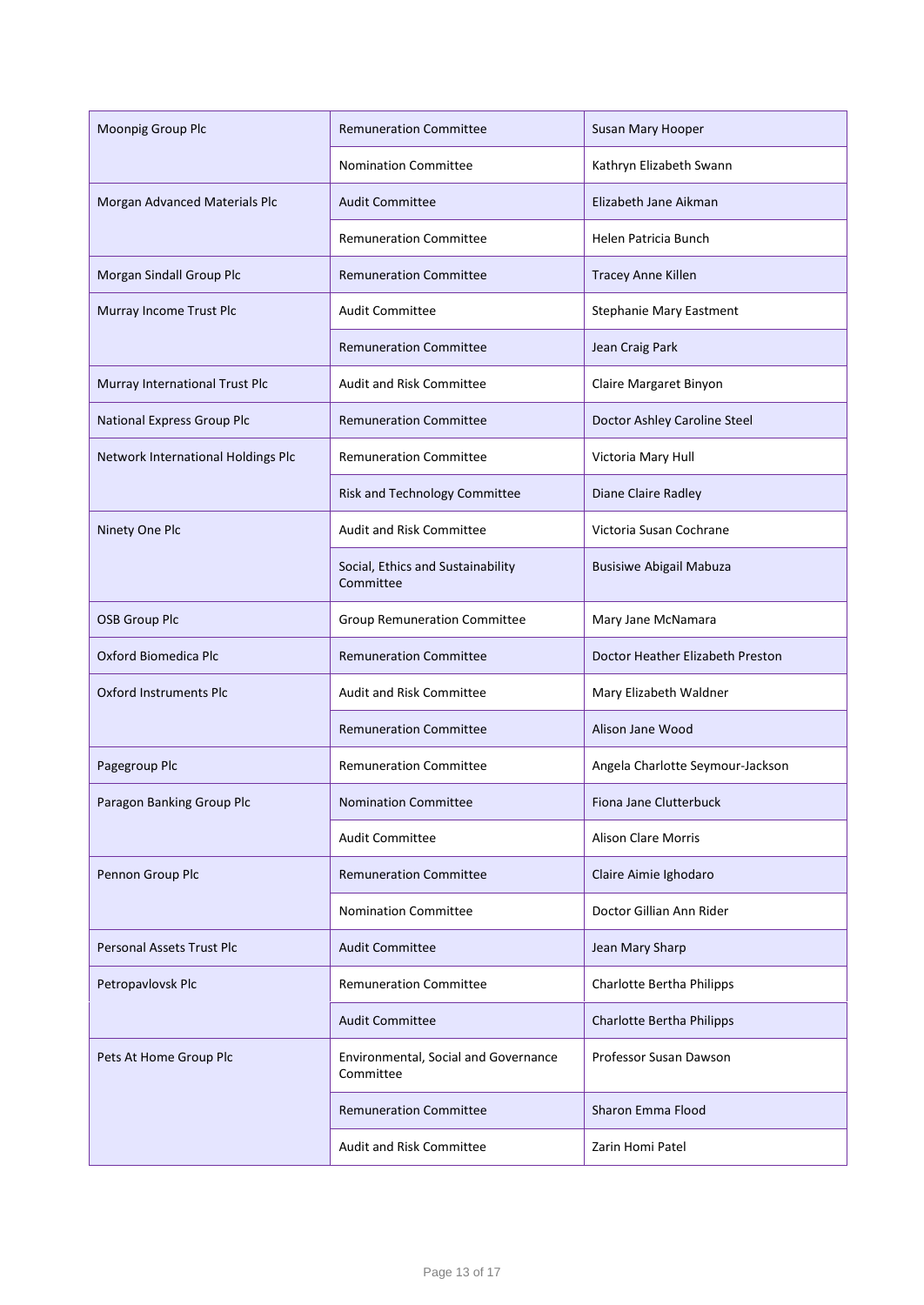| Playtech Plc                       | Compliance and Risk Committee                     | <b>Claire Milne</b>            |
|------------------------------------|---------------------------------------------------|--------------------------------|
| Polar Capital Technology Trust Plc | Management Engagement Committee                   | Sarah Catherine Bates          |
|                                    | <b>Nomination Committee</b>                       | Sarah Catherine Bates          |
|                                    | <b>Audit Committee</b>                            | Maria Charlotta Ginman-Horrell |
| <b>Premier Foods Plc</b>           | <b>Remuneration Committee</b>                     | Pamela Powell                  |
| Primary Health Properties Plc      | Advisers Engagement Committee                     | Marie-Laure Nicole Duhot       |
|                                    | Environmental, Social and Governance<br>Committee | Marie-Laure Nicole Duhot       |
| Puretech Health Plc                | <b>Nomination Committee</b>                       | Dame Marjorie Morris Scardino  |
| <b>PZ Cussons Plc</b>              | <b>Remuneration Committee</b>                     | Ann Kirsty Bashforth           |
|                                    | <b>Nomination Committee</b>                       | Caroline Louise Silver         |
| Qinetiq Group Plc                  | <b>Audit Committee</b>                            | Shonaid Christina Jemmett-Page |
|                                    | <b>Remuneration Committee</b>                     | Susan Jane Searle              |
| <b>Quilter Plc</b>                 | <b>Risk Committee</b>                             | <b>Rosemary Harris</b>         |
|                                    | Operations and Technology Committee               | Moira A Kilcoyne               |
|                                    | <b>Remuneration Committee</b>                     | <b>Ruth Markland</b>           |
| Rank Group Plc (The)               | <b>Gambling Committee</b>                         | Susan Mary Hooper              |
|                                    | <b>Audit Committee</b>                            | Karen Tracy Whitworth          |
| Rathbone Brothers Plc              | <b>Group Risk Committee</b>                       | Terri Lynn Duhon               |
|                                    | <b>Remuneration Committee</b>                     | Sarah Felicity Gentleman       |
| Redde Northgate Plc                | <b>Nomination Committee</b>                       | Avril Palmer-Baunack           |
| <b>Redrow Plc</b>                  | <b>Remuneration Committee</b>                     | Nicola Joy Dulieu              |
| Renishaw Plc                       | <b>Audit Committee</b>                            | Ellen Carol Chesney            |
|                                    | <b>Remuneration Committee</b>                     | Catherine Janet Glickman       |
| Restaurant Group Plc (The)         | <b>Nomination Committee</b>                       | Alison Deborah Hewitt          |
|                                    | <b>Remuneration Committee</b>                     | Zoe Jeanette Morgan            |
| RHI Magnesita NV                   | Corporate Sustainability Committee                | Janet Elizabeth Ashdown        |
|                                    | <b>Remuneration Committee</b>                     | Janet Elizabeth Ashdown        |
| <b>RIT Capital Partners Plc</b>    | Audit and Risk Committee                          | Amy Elizabeth Stirling         |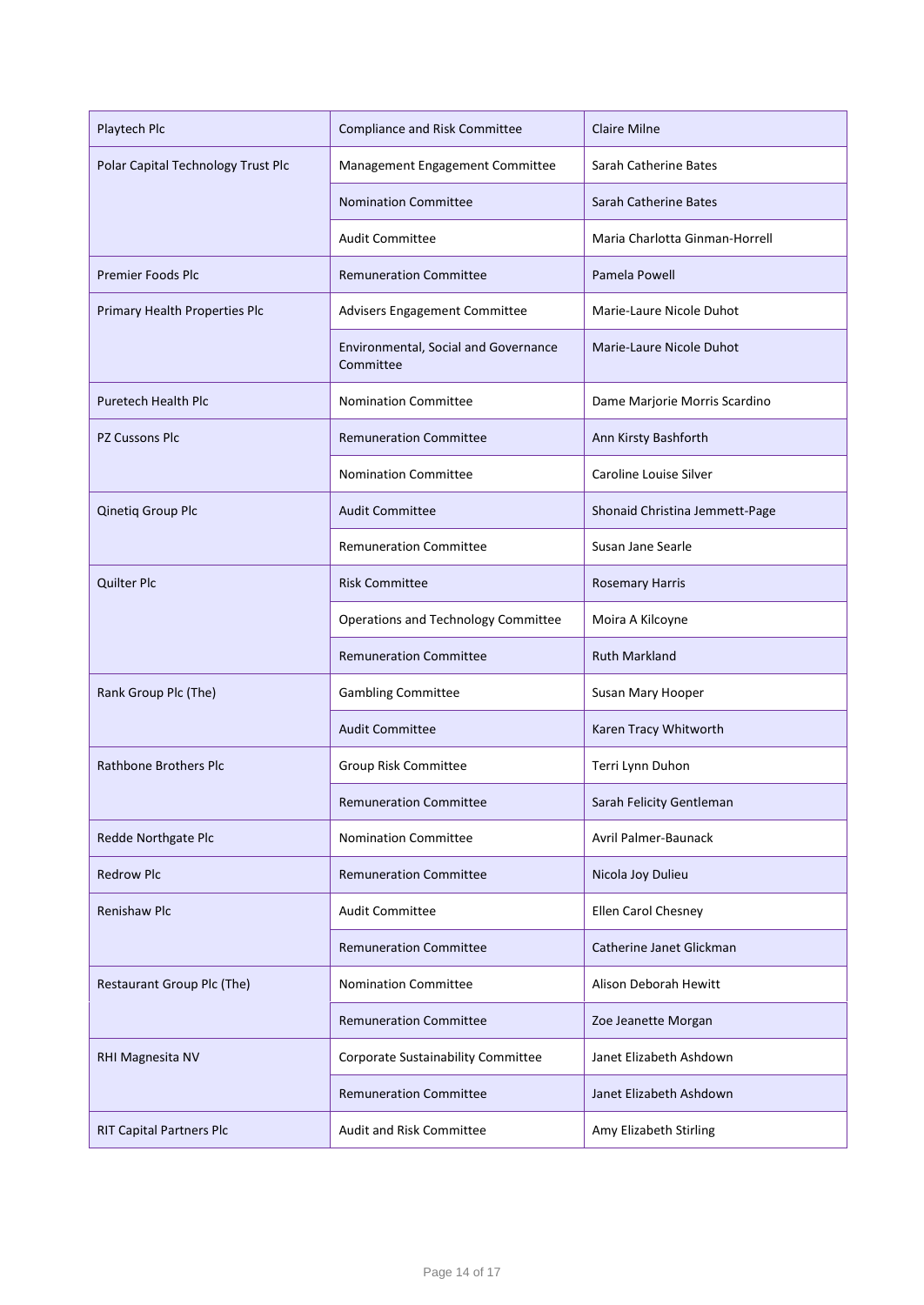| <b>Rotork Plc</b>                   | Environmental, Social and Governance<br>Committee  | Ann-Christin Gjerdseth Andersen   |
|-------------------------------------|----------------------------------------------------|-----------------------------------|
|                                     | <b>Audit Committee</b>                             | Janice Elaine Stipp               |
| Safestore Holdings Plc              | <b>Remuneration Committee</b>                      | Claire Balmforth                  |
| Sanne Group Plc                     | <b>Audit Committee</b>                             | Sophie Jane O'Connor              |
|                                     | <b>Remuneration Committee</b>                      | Nicola Claire Palios              |
| Savills Plc                         | <b>Audit Committee</b>                             | <b>Stacey Lee Cartwright</b>      |
| Schroder Asia Pacific Fund Plc      | <b>Audit and Risk Committee</b>                    | Rosemary Jane Morgan              |
| Schroder Oriental Income Fund Ltd   | <b>Audit and Risk Committee</b>                    | Alexa Jane Coates                 |
| Scottish American Investment Co Plc | <b>Audit Committee</b>                             | Kathryn Elizabeth Lamont          |
| Sequoia Economic Infrastructure     | <b>Remuneration Committee</b>                      | Sandra Platts                     |
| <b>Income Fund Ltd</b>              | <b>Audit Committee</b>                             | Sandra Platts                     |
| Serco Group Plc                     | Corporate Responsibility Committee                 | Ann Kirsty Bashforth              |
|                                     | <b>Remuneration Committee</b>                      | Lynne Margaret Peacock            |
| Shaftesbury Plc                     | <b>Audit Committee</b>                             | Moreen Ruth Anderson              |
|                                     | <b>Remuneration Committee</b>                      | Sally Elizabeth Walden            |
| Sirius Real Estate Ltd              | <b>Audit Committee</b>                             | Caroline Louise Britton           |
| Smithson Investment Trust Plc       | <b>Audit Committee</b>                             | Diana Dyer Bartlett               |
| Softcat Plc                         | <b>Nomination Committee</b>                        | Vinodka Murria                    |
|                                     | <b>Audit Committee</b>                             | Robyn Perriss                     |
|                                     | <b>Remuneration Committee</b>                      | Karen Slatford                    |
| Spectris Plc                        | <b>Remuneration Committee</b>                      | Catherine Lucy Turner             |
| Spire Healthcare Group Plc          | <b>Audit and Risk Committee</b>                    | Adèle Helen Anderson              |
|                                     | <b>Clinical Governance and Safety</b><br>Committee | Professor Janet Elizabeth Husband |
| <b>SSP Group Plc</b>                | <b>Remuneration Committee</b>                      | Carolyn Jane Bradley              |
| St Modwen Properties Plc            | <b>Nomination Committee</b>                        | Danuta Gray                       |
|                                     | <b>Remuneration Committee</b>                      | Jenefer Dawn Greenwood            |
| Syncona Ltd                         | <b>Nomination Committee</b>                        | <b>Melanie Gee</b>                |
| Synthomer Plc                       | <b>Audit Committee</b>                             | Cynthia Ann Dubin                 |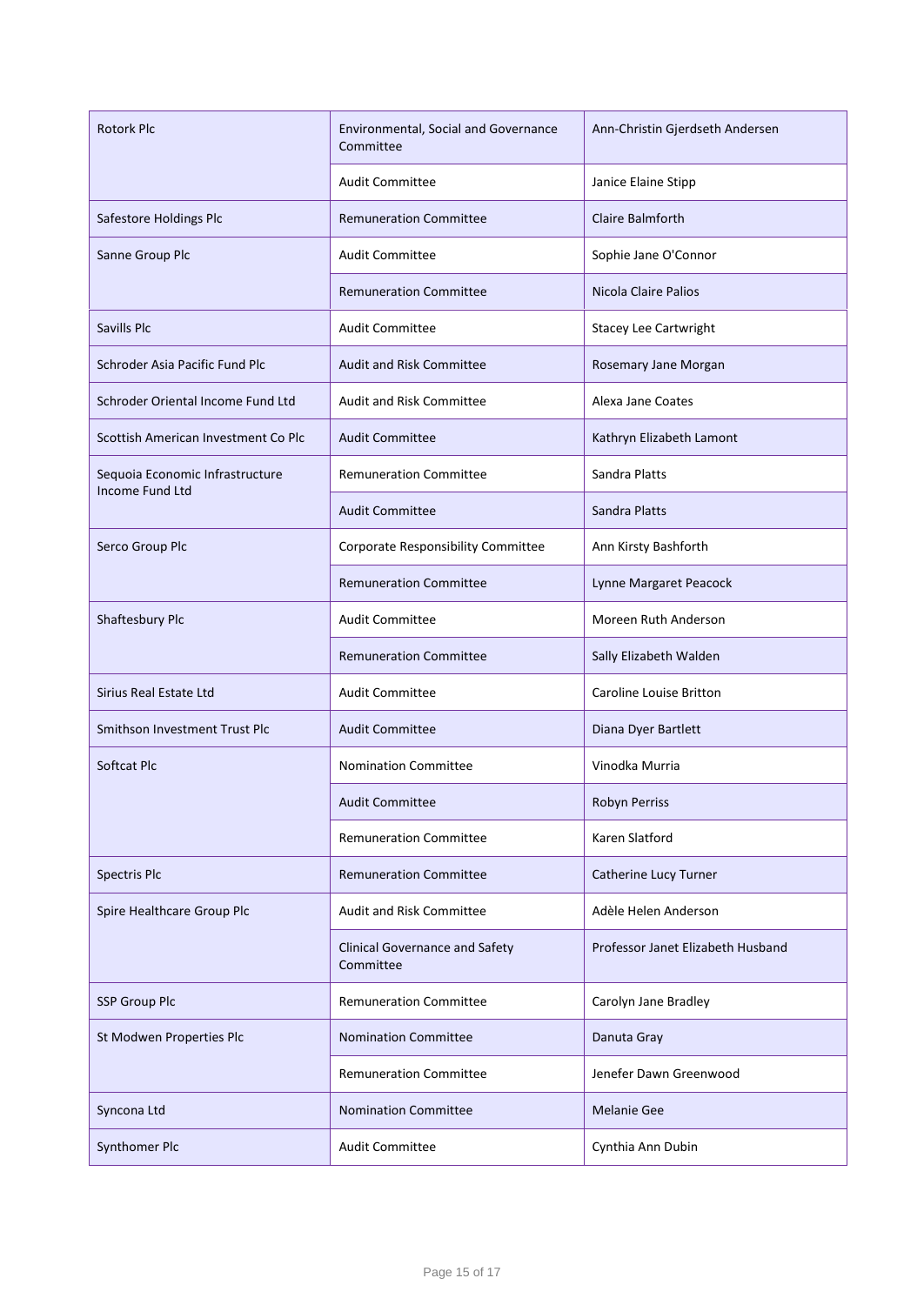|                                       | <b>Nomination Committee</b>              | Caroline Ann Johnstone           |
|---------------------------------------|------------------------------------------|----------------------------------|
|                                       | <b>Disclosure Committee</b>              | Caroline Ann Johnstone           |
| Tate & Lyle Plc                       | <b>Remuneration Committee</b>            | Anne Elizabeth Minto             |
| <b>Telecom Plus Plc</b>               | <b>Nomination Committee</b>              | <b>Beatrice Hannah Hollond</b>   |
| Temple Bar Investment Trust Plc       | <b>Audit and Risk Committee</b>          | Doctor Lesley Rowena Sherratt    |
|                                       | Management Engagement Committee          | Doctor Shefaly Maya Yogendra     |
|                                       | <b>Nomination Committee</b>              | Doctor Shefaly Maya Yogendra     |
| The Renewables Infrastructure Group   | <b>Nomination Committee</b>              | Helen Margaret Mahy              |
| Ltd (TRIG)                            | <b>Market Disclosure Committee</b>       | <b>Helen Margaret Mahy</b>       |
|                                       | <b>Remuneration Committee</b>            | Shelagh Yvonne Mason             |
| TP ICAP Group Plc                     | <b>Risk Committee</b>                    | Kathleen Mary Cates              |
|                                       | <b>Remuneration Committee</b>            | Tracy Jayne Clarke               |
|                                       | <b>Audit Committee</b>                   | Angela Doreen Crawford-Ingle     |
| <b>Trainline Plc</b>                  | <b>Remuneration Committee</b>            | Kjersti Wiklund                  |
| <b>Travis Perkins Plc</b>             | <b>Remuneration Committee</b>            | Coline Lucille McConville        |
| Tritax Big Box REIT Plc               | Management Engagement Committee          | Susanne Johanne Given            |
| <b>Trustpilot Group Plc</b>           | Trust and Transparency Committee         | Carolyn Jameson                  |
|                                       | <b>Audit Committee</b>                   | Rachel Elizabeth Kentleton       |
|                                       | <b>Remuneration Committee</b>            | Angela Charlotte Seymour-Jackson |
| <b>Tullow Oil Plc</b>                 | <b>Nomination Committee</b>              | Dorothy Carrington Thompson      |
| <b>Tyman Plc</b>                      | <b>Audit Committee</b>                   | <b>Helen Frances Clatworthy</b>  |
| <b>UDG Healthcare Plc</b>             | Finance, Investment and Risk Committee   | Doctor Linda Wilding             |
| UK Commercial Property REIT Ltd       | <b>Risk Committee</b>                    | Margaret Littlejohns             |
|                                       | Management Engagement Committee          | Sandra Platts                    |
|                                       | Nomination and Remuneration<br>Committee | Sandra Platts                    |
| <b>Ultra Electronics Holdings Plc</b> | <b>Remuneration Committee</b>            | Geeta Gopalan                    |
| <b>Unite Group Plc</b>                | <b>Remuneration Committee</b>            | Elizabeth McMeikan               |
|                                       | <b>Sustainability Committee</b>          | Dame Shirley Anne Pearce         |
| Vectura Group Plc                     | <b>Audit Committee</b>                   | Juliet Thompson                  |